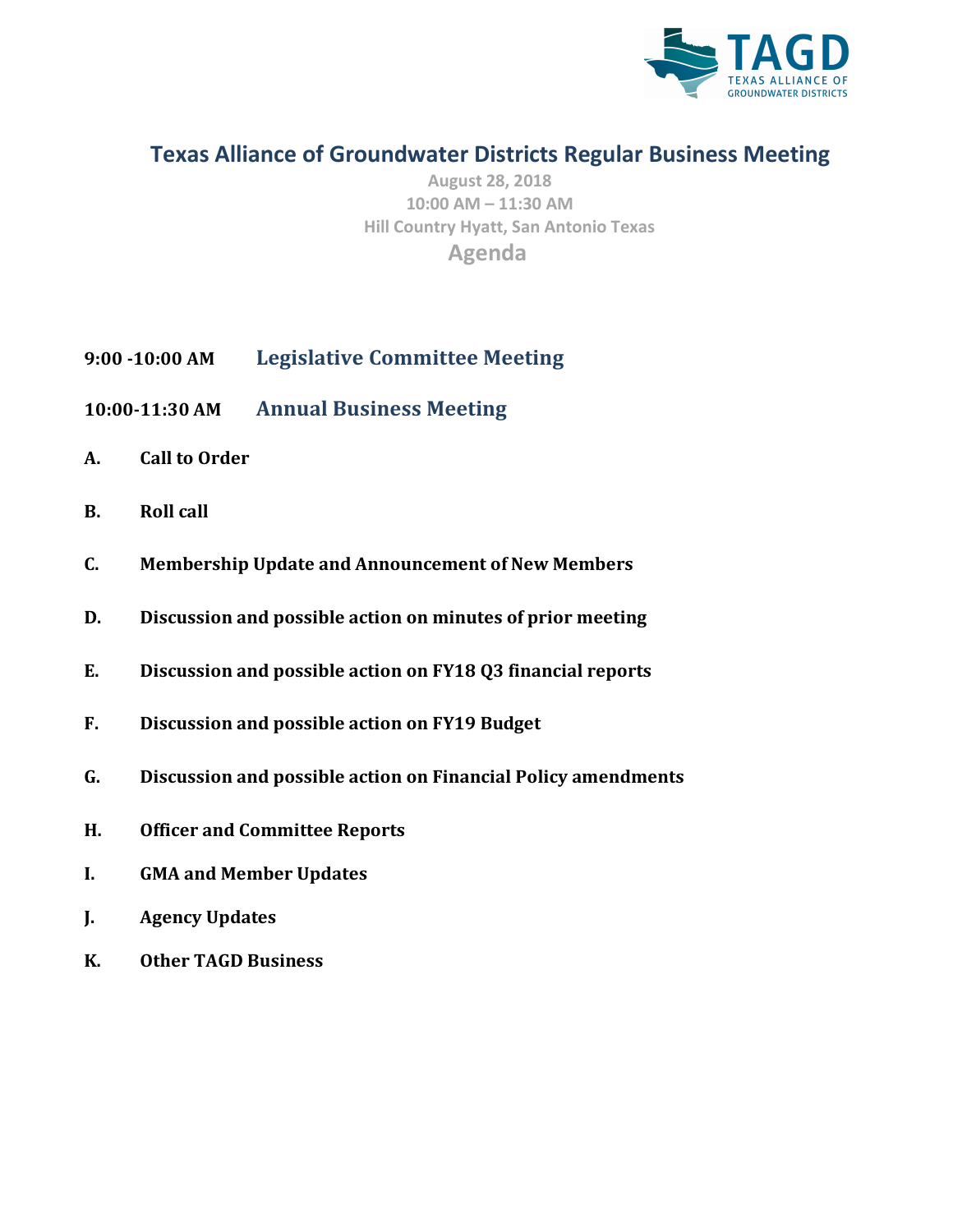<span id="page-1-0"></span>

Discussion and possible action on minutes of prior meeting

### **Notes:**

• TAGD's Secretary Leah Adams and Executive Director Sarah Schlessinger prepared draft minutes from the May 2018 Regular Business Meeting for your consideration.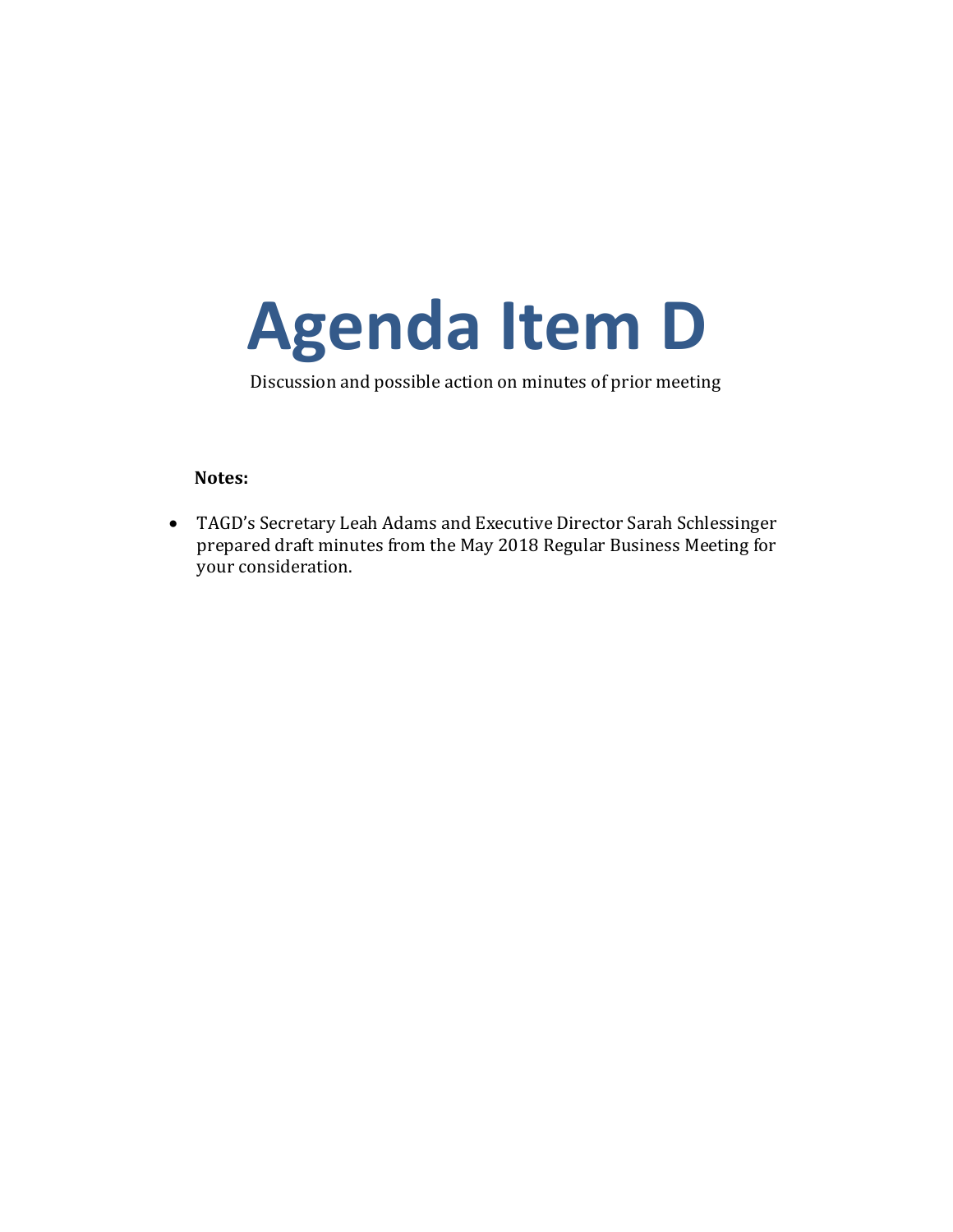### **Minutes of Regular Business Meeting TEXAS ALLIANCE OF GROUNDWATER DISTRICTS** May 21, 2018 Austin Double Tree Hotel 6505 N Interstate 35, Austin, TX 78752

These Minutes are a record of the items discussed, including motions on any matters that involve the TAGD Membership. The Minutes mostly follow the order on the previously distributed agenda, but may not have been discussed in that order, as noted in the Minutes.

**A. Call to Order and Welcome Address** President Dirk Aaron called the meeting to order at 9:05 PM on May 21, 2018 by welcoming the membership, going over the topics for the day, and asking Joe B. Cooper to give the invocation.

## **B. Speaker Series**

- a. TWDB Update Larry French, TWDB
- b. TCEQ Update Abiy Berehe, TCEQ
- c. TDLR Update Adam Foster, TDLR
- d. Rules Update Kristen Fancher, Fancher Legal PLLC
- e. USGS MODFLOW Application Daniel Pearson, USGS
- **C. Membership Update and Announcement of New Members** President Dirk Aaron announced that TAGD had 85 GCD Members and 43 Associate Members with five new members joining since the last meeting. Adam Friedman, of McElroy, Sullivan, Miller & Weber, RESPEC: Russel Persyn, Wellntel, Inc., Marian Singer or Charles Dunning, Celina Romero of Duggins, Wren, Man, & Romero, and Former Representative John Davis joined as associate members. New members and firsttime meeting visitors were asked to stand and introduce themselves.
- **D. Roll Call** Secretary Leah Adams called the roll and informed the President that 53 District Members were in attendance, comprising a quorum. A list of GCDs represented at the meeting is attached as Attachment 1.
- **E.** Discussion and possible action on minutes of prior meeting. President Dirk Aaron presented the minutes from the last meeting. Ron Fieseler made a motion to approve the minutes. Genell Hobbs seconded the motion. The motion passed unanimously.
- **F. Officer and Committee Reports.** President Dirk Aaron asked for Officer and Committee reports:
	- 1. Executive Committee Dirk Aaron provided a report on the Executive Committee's activities, including two official meetings since January and approval of legislative action. Dirk also announced that the Executive Committee would be holding standing monthly conference calls in order to stay current with TAGD activities.
	- 2. Executive Director Sarah Schlessinger provided a report on TAGD's fiscal health, activities and collaborations. Sarah also provided a report on recent TAGD successes, events, and opportunities for growth.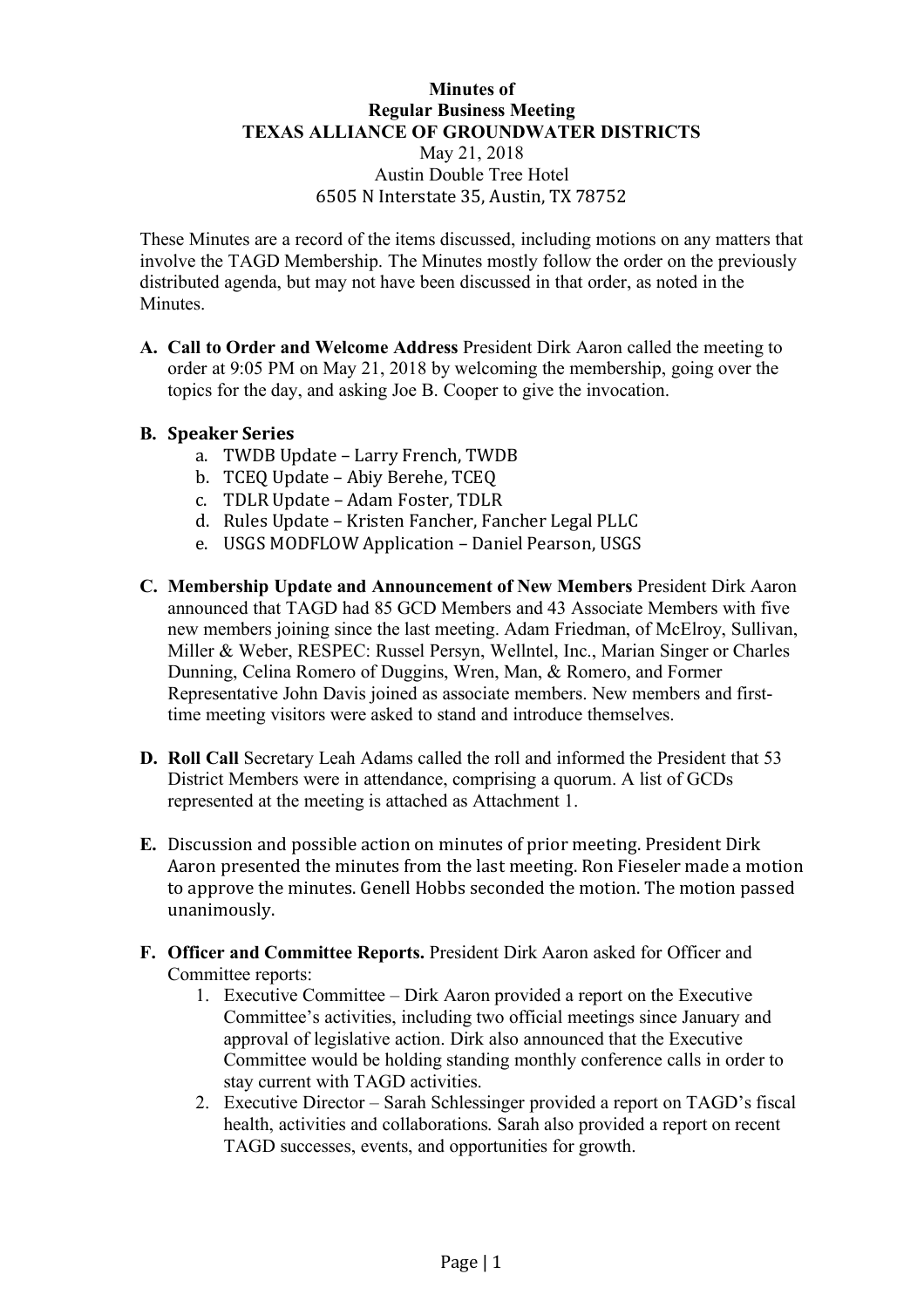- 3. Legislative Committee Amber Blount provided a report that each of the subcommittees have met at least once since January and will present updates tomorrow morning at 8:30 am at the scheduled legislative committee meeting.
- 4. Bylaws Committee Jim Polonis stated no action to report at this time.
- 5. Information  $& Education Leah Adams stated the group had not meet since$ January, but that she and Beth were working on some ideas for the committee and welcomed any suggestions from the membership.
- 6. Finance Committee Zach Holland provided a report that the items on the agenda today for approval by membership are the recommendations from the committee.
- 7. Groundwater Protection and Drought Preparedness– Since David Van Dresar was absent at this time, Sarah provided a report that TAGD would be submitting a response to the TDLR's request for initial comments on a rule revision and signing the TGPC's strategy update.
- **G. Member and GMA Reports.** Dirk Aaron announced asked if any of the GMAs had an update to report. Kathy Jones with GMA 14 gave an update on their DFC appeal. Gary Westbrook gave an update on the petition against Post Oak Savannah GCD, and the Template Procedural Rules Work Group reported they had met once to determine the scope of their work. Jim Polonis announced he is retiring at the end of the year in January of 2019.
- **H. Discussion and possible action to approve FY18 Q2 financial reports.** Treasurer Zach Holland presented the FY18 Q2 financial reports. Judy Parker moved to approve the FY18 Q2 finances as recommended by the Finance & Budget Committee. Greg Sengelmann seconded the motion. The motion passed unanimously.
- **I. Discussion and possible action on FY19 Member Dues & Fees**. Treasurer Zach Holland presented two options for membership dues and fees increases in FY19, and requested three separate motions for meeting registration rates, GCD dues, and Associate dues. After a discussion of the options, Gary Westbrook moved to approve a \$180 FY19 meeting registration rate, as proposed in option A. Joe B. Cooper seconded the motion. The motion passed unanimously. David Mauk moved to approve a 25% increase in FY19 GCD dues, as proposed in option A. Louie Pena seconded the motion. The motion passed unanimously. Steve Walthour moved to approve a 25% increase in FY19 Associate dues, as proposed in option A. Andy Garza seconded the motion. The motion passed unanimously.
- **J. Other TAGD Business.** President Dirk Aaron asked members for other TAGD business. Steve Walthour announced that North Plains GCD won TCEQ's Environmental Excellence Award and recognized Kirk Welch's hard work. Steve Walthour made a motion to nominate Jim Polonis for an Honorary TAGD membership. Gary Westbrook seconded the motion. The motion passed unanimously.

Dirk recessed the meeting for lunch at 11:34 AM. The meeting began after lunch at 1:05 PM.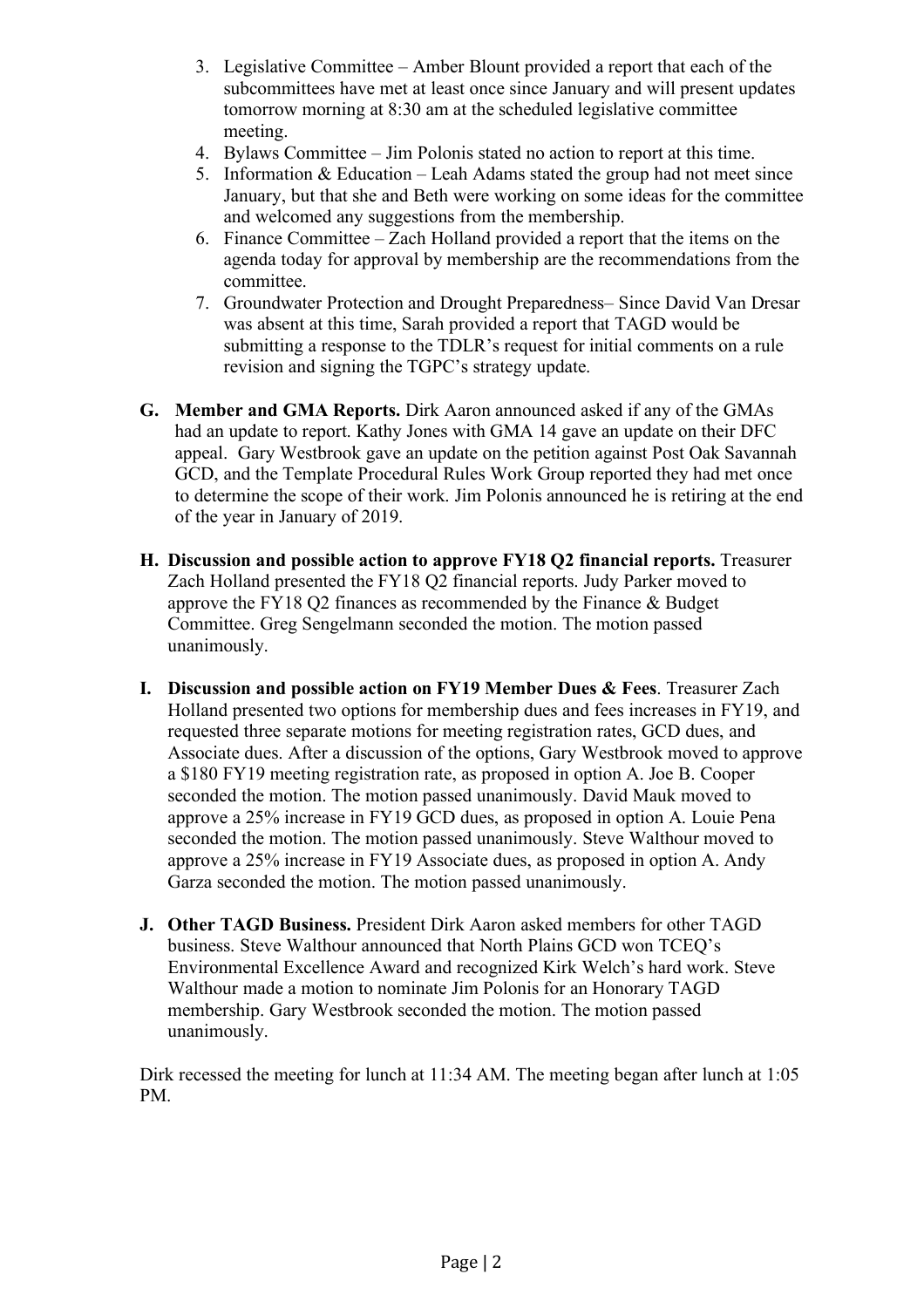- **K. Water Well Drillers Panel – David Rumbelow,** Texas Pump & Controls, LLC; **Stacey Steinbach**, TWCA; **Dirk Aaron**, CUWCD; **Antonio Trejo**, Cobra Water Well Drilling, LLC; and **Bobby Bazan**, POSGCD.
- **L. Speaker Series**
	- a. **QGIS: a free and powerful alternative to ARCMap** Ross Kushneweit, Intera
	- b. **The Changing Law Down Under: A discussion of Texas v New Mexico (SCOTUS), & implications and the immerging legal connection between groundwater and WOTUS** – Jim D. Bradbury, James D. Bradbury, PLLC
	- c. **Interim Update** Robert L. "Robby" Cook III, Gateway Partners; Kristen Fancher, Fancher Legal PLLC
- **M. Adjournment.** Victoria Messer Whitehead made a motion to adjourn the meeting. Alan Day seconded the motion. The motion carried unanimously. President Dirk Aaron adjourned the meeting at 4:05 PM.

Prepared and submitted by Sarah Schlessinger, Executive Director, and Leah Adams, Secretary.

 $\mathcal{L}_\text{max}$  , and the contribution of the contribution of the contribution of the contribution of the contribution of the contribution of the contribution of the contribution of the contribution of the contribution of t

Approved by the Members on \_\_\_\_\_\_\_\_\_\_\_\_\_\_\_\_\_\_\_\_\_\_\_\_\_\_\_\_\_\_, 2018.

Dirk Aaron, President Leah Adams, Secretary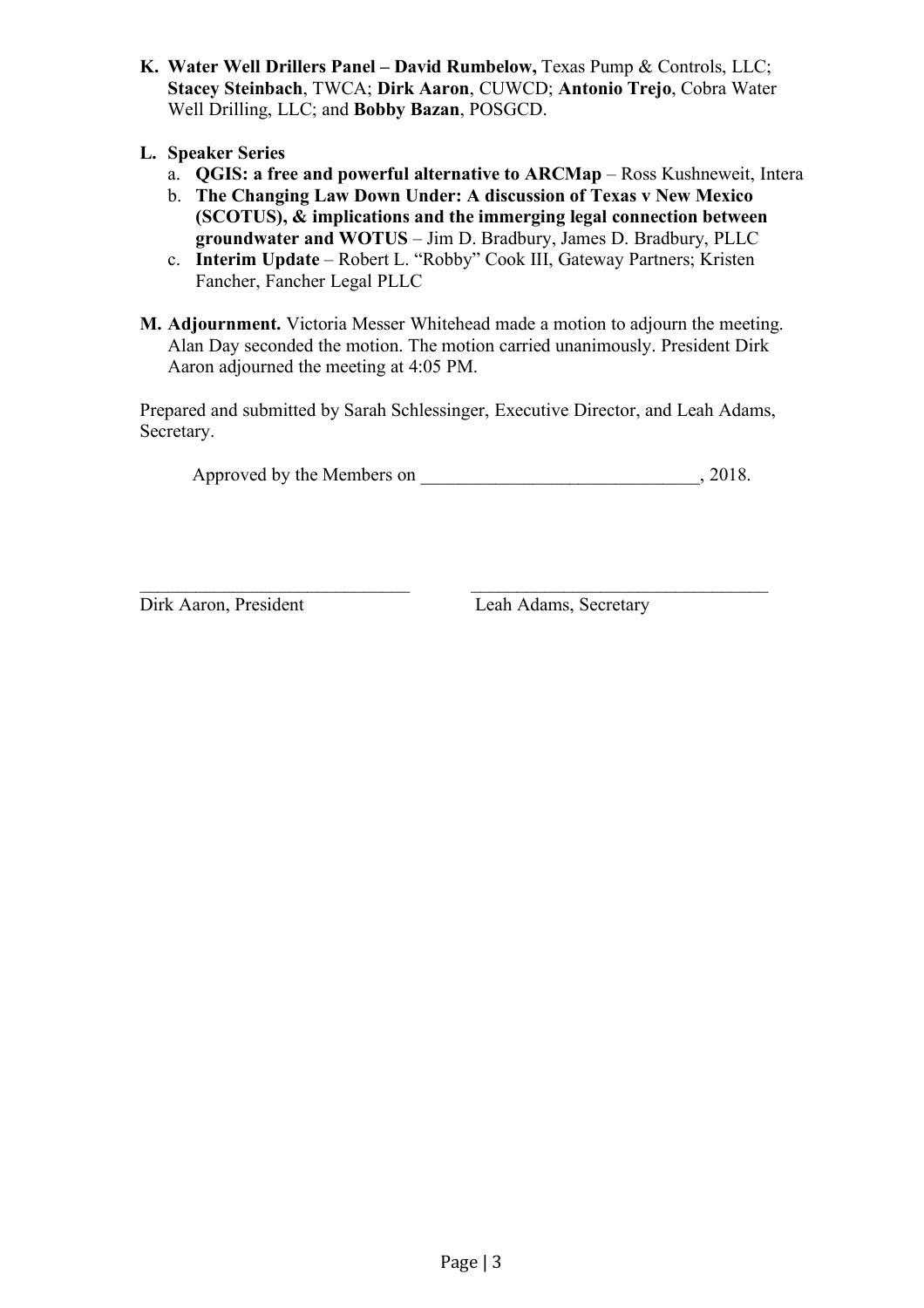## **Attachment 1 Members Attending the TAGD Regular Business Meeting May 21-22, 2018**

| 1.                     | Bandera Co. River Authority and Groundwater District                                                                |
|------------------------|---------------------------------------------------------------------------------------------------------------------|
| 2.                     | Barton Springs/Edwards Aquifer Conservation District                                                                |
| 3.                     | Blanco-Pedernales Groundwater Conservation District                                                                 |
| 4.                     | <b>Bluebonnet Groundwater Conservation District</b>                                                                 |
| 5.                     | Brazoria County Groundwater Conservation District                                                                   |
| 6.                     | Brazos Valley Groundwater Conservation District                                                                     |
| 7.                     | <b>Brewster County Groundwater Conservation District</b>                                                            |
| 8.                     | Brush Country Groundwater Conservation District                                                                     |
| 9.                     | <b>Central Texas Groundwater Conservation District</b>                                                              |
| 10.                    | <b>Clearwater Underground Water Conservation District</b>                                                           |
| 11.<br>12.             | <b>Coastal Bend Groundwater Conservation District</b>                                                               |
| 13.                    | <b>Coastal Plains Groundwater Conservation District</b><br><b>Crockett County Groundwater Conservation District</b> |
| 14.                    | <b>Culberson County Groundwater Conservation District</b>                                                           |
| 15.                    | <b>Duval County Groundwater Conservation District</b>                                                               |
| 16.                    | Evergreen Underground Water Conservation District                                                                   |
| 17.                    | <b>Fayette County Groundwater Conservation District</b>                                                             |
| 18.                    | <b>Glasscock Groundwater Conservation District</b>                                                                  |
| 19.                    | Gonzales County Underground Water Conservation District                                                             |
| 20.                    | Headwaters Groundwater Conservation District                                                                        |
| 21.                    | Hemphill County Underground Water Conservation District                                                             |
| 22.                    | High Plains Underground Water Conservation District No. 1                                                           |
| 23.                    | Irion County Water Conservation District                                                                            |
| 24.                    | Kenedy County Groundwater Conservation District                                                                     |
| 25.                    | Kinney County Groundwater Conservation District                                                                     |
| 26.                    | Live Oak Underground Water Conservation District                                                                    |
| 27.                    | Lone Star Groundwater Conservation District                                                                         |
| 28.                    | Lower Trinity Groundwater Conservation District                                                                     |
| 29.                    | Mesa Underground Water Conservation District                                                                        |
| 30.<br>31.             | Mesquite Groundwater Conservation District<br>Mid-East Texas Groundwater Conservation District                      |
| 32                     | Middle Pecos Groundwater Conservation District                                                                      |
| 33.                    | Middle Trinity Groundwater Conservation District                                                                    |
| 34.                    | Neches and Trinity Valleys Groundwater Conservation District                                                        |
| 35.                    | North Plains Groundwater Conservation District                                                                      |
| 36.                    | North Texas Groundwater Conservation District                                                                       |
| 37.                    | Northern Trinity Groundwater Conservation District                                                                  |
| 38.                    | Panhandle Groundwater Conservation District                                                                         |
| 39.                    | Panola County Groundwater Conservation District                                                                     |
| 40.                    | Plateau Underground Water Conservation District                                                                     |
| 41.                    | Post Oak Savannah Groundwater Conservation District                                                                 |
| 42.                    | <b>Prairelands Groundwater Conservation District</b>                                                                |
| 43.                    | Real-Edwards Conservation and Reclamation District                                                                  |
| 44.                    | Red River Groundwater Conservation District                                                                         |
| 45.                    | Reeves County Groundwater Conservation District                                                                     |
| 46.                    | Sandy Land Underground Water Conservation District                                                                  |
| 47.<br>$\overline{40}$ | Santa Rita Underground Water Conservation District                                                                  |
|                        |                                                                                                                     |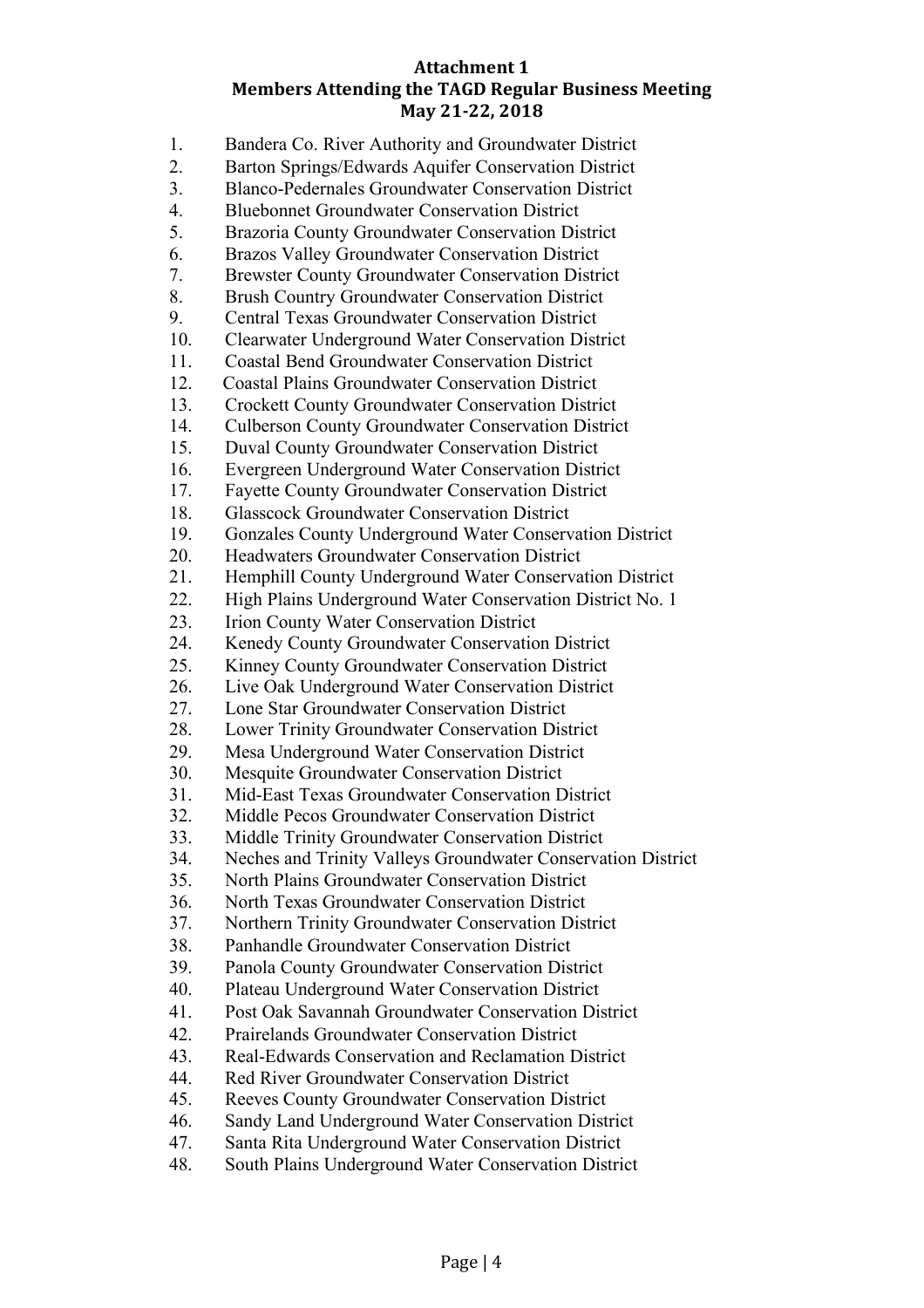- 49. Southeast Texas Groundwater Conservation District<br>50. Sterling County Underground Water Conservation D
- Sterling County Underground Water Conservation District
- 51. Sutton County Groundwater Conservation District
- 52. Uvalde County Underground Conservation District
- 53. Wes-Tex Groundwater Conservation District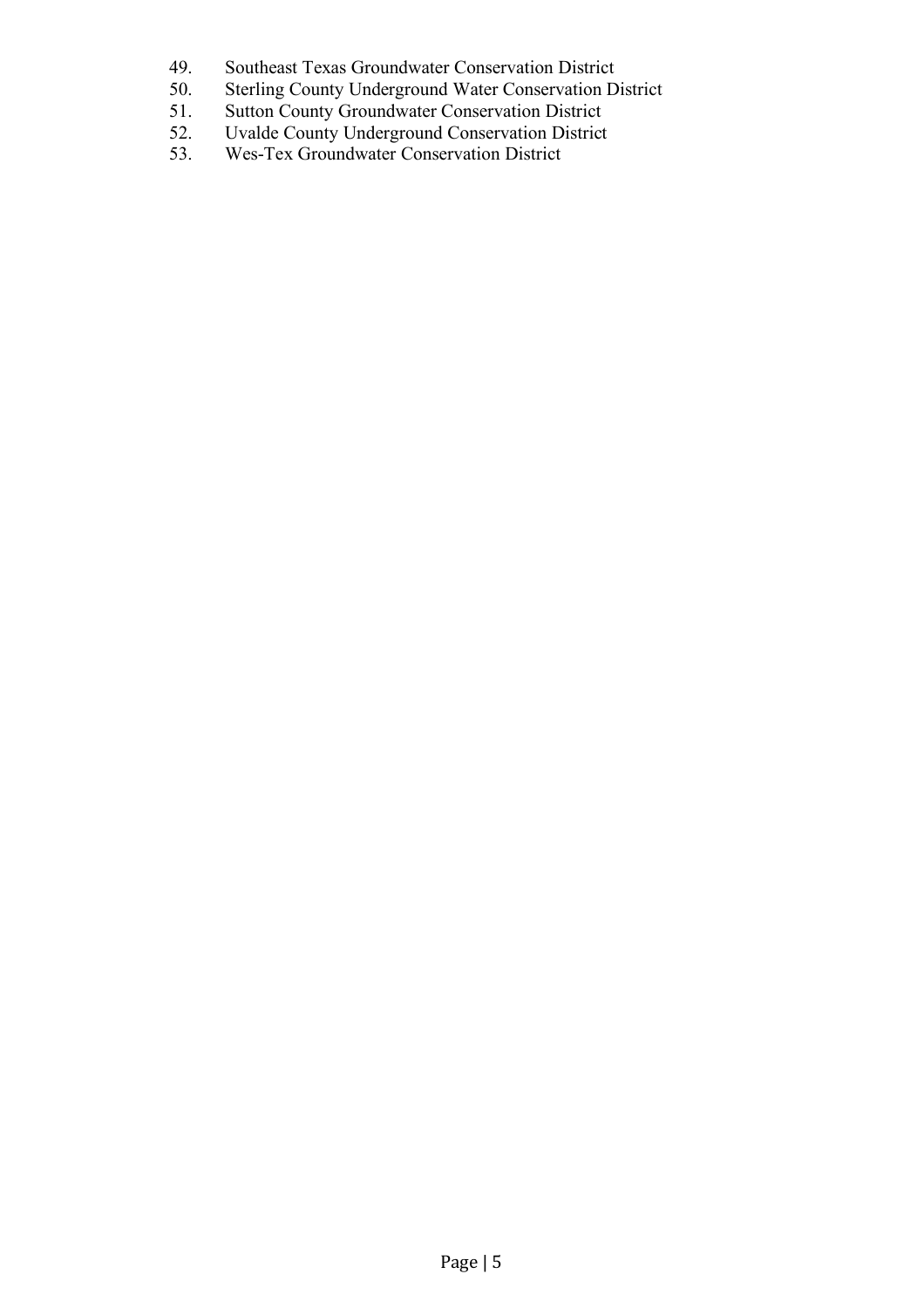# <span id="page-7-0"></span>**Agenda Item E**

Discussion and possible action on FY18 Q3 Financial Reports

### **Notes**:

- TAGD's Finance & Budget Committee met on July 23, 2018 to review and approve the FY18 Q3 Financials. They reviewed the Balance Sheet, Budget v. Actuals, Transaction List, Check Detail, Reconciliation Reports, and Bank Statements. The Finance & Budget Committee approved TAGD's FY18 Q3 Financials for distribution to the membership unanimously, with the following budget amendments:
	- $\circ$  **Increase our Total Income by \$27,000 (\$19,000 in grants, \$8,000** in member dues), increase total meeting expenses by \$1,900 and decreasing total professional services by \$1,900, with no change to our total expenses.
- TAGD's Executive Committee met on August 9, 2018 to review TAGD's FY18 Q3 Financials. The Executive Committee approved the FY18 Q3 Financials for distribution to the membership unanimously, with the proposed budget amendments.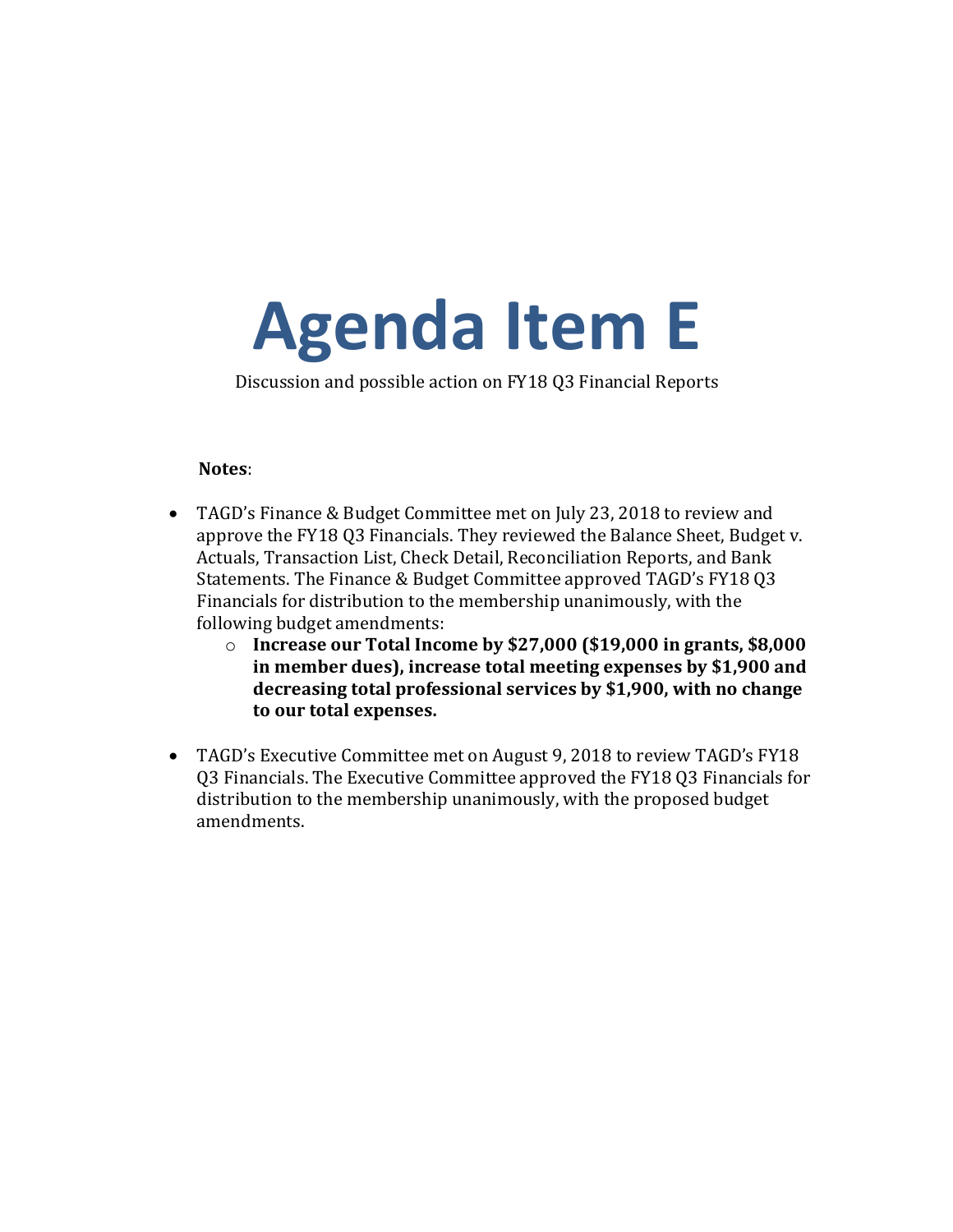# FY18 Proposed Budget Amendments

\*\*Proposed Amendments Highlighted in Orange\*\*

|                                                                   | <b>FY18 Actual</b> | FY18 Budget          | <b>EOY</b><br><b>Expected</b><br>Total | Proposed<br><b>Budget</b><br><b>Amendments</b> | FY18 Budget<br><b>As Amended</b> |
|-------------------------------------------------------------------|--------------------|----------------------|----------------------------------------|------------------------------------------------|----------------------------------|
| Income                                                            |                    |                      |                                        |                                                |                                  |
| <b>Grants and Donations</b>                                       | 19,872.90          | 0.00                 | 19,872.90                              | 19,000.00                                      | 19,000.00                        |
| <b>Interest Income</b>                                            | 16.86              | 21.00                | 22.62                                  | 0.00                                           | 21.00                            |
| <b>Meeting Income</b>                                             |                    |                      |                                        |                                                |                                  |
| <b>Technical Training Income</b>                                  | 16,140.00          | 15,000.00            | 16,140.00                              | 0.00                                           | 15,000.00                        |
| <b>PFIA Training</b>                                              | 4,900.00           | 3,500.00             | 4,900.00                               | 0.00                                           | 3,500.00                         |
| Regular Business Meeting Income                                   | 30,785.00          | 30,000.00            | 30,785.00                              | 0.00                                           | 30,000.00                        |
| <b>Texas Groundwater Summit</b>                                   |                    | 40,000.00            | 40,000.00                              | 0.00                                           | 40,000.00                        |
| <b>Total Meeting Income</b><br><b>Member Dues</b>                 | 51,825.00          | 88,500.00            | 91,825.00                              | 0.00                                           | 88,500.00                        |
| <b>Membership Dues - Associates</b>                               | 37,125.00          | 33,000.00            | 37,125.00                              | 4,000.00                                       | 37,000.00                        |
| Membership Dues - Voting                                          | 79,850.00          | 75,000.00            | 79,850.00                              | 4,000.00                                       | 79,000.00                        |
| <b>Total Member Dues</b>                                          | 116,975.00         | 108,000.00           | 116,975.00                             | 8,000.00                                       | 116,000.00                       |
| <b>Total Income</b>                                               | 188,689.76         | 196,521.00           | 228,695.52                             | <u>27,000.00</u>                               | 223,521.00                       |
| <b>Expenses</b>                                                   |                    |                      |                                        |                                                |                                  |
| <b>Meeting Expenses</b>                                           |                    |                      |                                        |                                                |                                  |
| <b>Technical Training Expenses</b>                                | 7,359.87           | 4,000.00             | 7,359.87                               | 3,000.00                                       | 7,000.00                         |
| <b>Meeting Supplies</b>                                           | 959.31             | 2,000.00             | 959.31                                 | (1,100.00)                                     | 900.00                           |
| Regular Business Meeting Expenses                                 | 9,400.84           | 10,000.00            | 9,400.84                               | 0.00                                           | 10,000.00                        |
| <b>Total Meeting Expenses</b>                                     | 17,720.02          | 16,000.00            | 17,720.02                              | 1,900.00                                       | 17,900.00                        |
| <b>Office Expense</b>                                             |                    |                      |                                        |                                                |                                  |
| Cell Phone                                                        | 1,215.00           | 1,620.00             | 1,620.00                               | 0.00                                           | 1,620.00                         |
| <b>Clerical Duties</b>                                            | 156.20             | 500.00               | 156.20                                 | 0.00                                           | 500.00                           |
| Furniture and Equipment                                           | 1,992.16           | 1,500.00             | 1,992.16                               | 0.00                                           | 1,500.00                         |
| Office Phone                                                      | 157.36             | 200.00               | 208.72                                 | 0.00                                           | 200.00                           |
| Postage and PO Box                                                | 287.55             | 300.00               | 387.55                                 | 0.00                                           | 300.00                           |
| Rent                                                              | 9,500.00           | 12,000.00            | 11,400.00                              | 0.00                                           | 12,000.00                        |
| Supplies                                                          | 962.80             | 1,300.00             | 1,162.80                               | 0.00                                           | 1,300.00                         |
| Website                                                           | 497.04             | 1,000.00             | 997.04                                 | 0.00                                           | 1,000.00                         |
| <b>Total Office Expense</b>                                       | 14,768.11          | 18,420.00            | 17,924.47                              | 0.00                                           | 18,420.00                        |
| Personnel                                                         |                    |                      |                                        |                                                |                                  |
| <b>Executive Director</b><br><b>Payroll Taxes</b>                 | 4,360.50           | 5,814.00             | 5,814.00                               | 0.00                                           | 5,814.00                         |
| Retirement                                                        | 2,099.97           | 4,560.00             | 4,560.00                               | 0.00                                           | 4,560.00                         |
| <b>Salaries</b>                                                   | 56,999.97          | 76,000.00            | 75,999.96                              | 0.00                                           | 76,000.00                        |
| <b>Total Executive Director</b>                                   | 63,460.44          | 86,374.00            | 86,373.96                              | 0.00                                           | 86,374.00                        |
| <b>Staff</b>                                                      |                    |                      |                                        |                                                |                                  |
| <b>Payroll Taxes</b>                                              | 3,442.50           | 4,284.00             | 4,513.50                               | 229.50                                         | 4,513.50                         |
| Retirement                                                        | 1,500.03           | 3,360.00             | 3,360.00                               | 0.00                                           | 3,360.00                         |
| Salaries                                                          | 45,000.03          | 56,000.00            | 59,000.04                              | 3,000.04                                       | 59,000.04                        |
| <b>Total Staff</b>                                                | 49,942.56          | 63,644.00            | 66,873.54                              | 3,229.54                                       | 66,873.54                        |
| <b>Health Insurance-Group Plan</b>                                | 11,164.22          | 18,000.00            | 14,444.72                              | (3.229.54                                      | 14,770.46                        |
| <b>Total Personnel</b>                                            | 124,567.22         | 168,018.00           | 167,692.22                             | 0.00                                           | 168,018.00                       |
| <b>Professional Services</b>                                      |                    |                      |                                        |                                                |                                  |
| Audit/Tax Return                                                  | 2,546.96           | 7,000.00             | 5,296.96                               | (1,900.00)                                     | 5,100.00                         |
| <b>Contracted Services</b>                                        | 989.28             | 1,500.00             | 1,679.28                               | 0.00                                           | 1,500.00                         |
| Insurance - Bonds                                                 | 1,503.20           | 2,500.00             | 1,829.23                               | 0.00                                           | 2,500.00                         |
| Member Management Software                                        | 390.00             | 480.00               | 540.00                                 | 0.00                                           | 480.00                           |
| Payroll/Bookkeeping/Banking                                       | 1,980.93           | 3,000.00             | 2,867.93                               | 0.00                                           | 3,000.00                         |
| PFIA Instructor                                                   | 2,235.00           | 2,000.00             | 2,235.00                               | 0.00                                           | 2,000.00                         |
| <b>Texas Legislative Service</b>                                  | 1,433.30           | 1,800.00             | 1,863.29                               | 0.00                                           | 1,800.00                         |
| <b>Total Professional Services</b><br>Travel/Confer/Dues/Outreach | 11,078.67          | 18,280.00            | 16,311.69                              | (1,900.00                                      | 16,380.00                        |
| <b>Conference Fees</b>                                            | 845.00             |                      |                                        |                                                |                                  |
| Member Dues/Sponsorship                                           | 679.00             | 3,000.00<br>1,000.00 | 1,845.00<br>679.00                     | 0.00<br>0.00                                   | 3,000.00<br>1,000.00             |
| Outreach                                                          | 1,475.73           | 2,000.00             | 1,975.73                               | 0.00                                           | 2,000.00                         |
| Parking                                                           | 245.54             | 500.00               | 395.54                                 | 0.00                                           | 500.00                           |
| <b>Travel and Hotel</b>                                           | 7,282.32           | 8,000.00             | 8,282.32                               | 0.00                                           | 8,000.00                         |
| Total Travel/Confer/Dues/Outreach                                 | 10,527.59          | 14,500.00            | 13,177.59                              | 0.00                                           | 14,500.00                        |
| <b>Total Expenses</b>                                             | 178,661.61         | 235,218.00           | 232,825.99                             | 0.00                                           | 235,218.00                       |
| <b>Net Operating Income</b>                                       | 10,028.15          | (38, 697.00)         | (4, 130.47)                            |                                                | (11,697.00)                      |
| <b>Net Income</b>                                                 | 10,028.15          | (38,697.00)          | (4, 130.47)                            |                                                | (11,697.00)                      |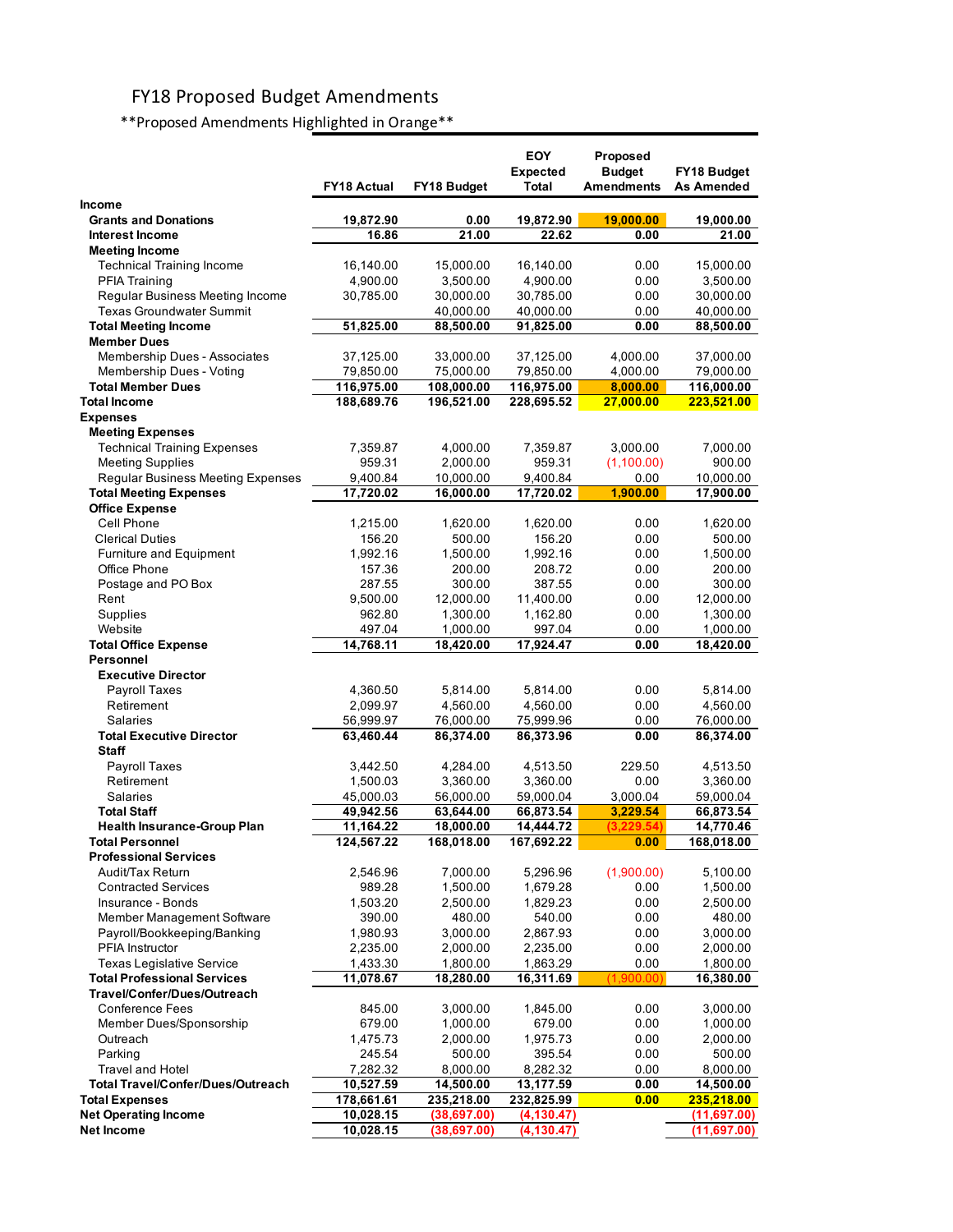# Texas Alliance of Groundwater Districts

BALANCE SHEET

As of July 18, 2018

|                                   | <b>TOTAL</b> |
|-----------------------------------|--------------|
| <b>ASSETS</b>                     |              |
| Current Assets                    |              |
| <b>Bank Accounts</b>              |              |
| WellsFargo Bank - Checking        | 78,884.57    |
| WellsFargo Bank - Savings         | 75,114.52    |
| <b>Total Bank Accounts</b>        | \$153,999.09 |
| Accounts Receivable               |              |
| <b>Accounts Receivable</b>        | 150.00       |
| <b>Total Accounts Receivable</b>  | \$150.00     |
| Other Current Assets              |              |
| Accounts Receivable - Other       | 63.08        |
| Deposits                          | 400.00       |
| <b>Total Other Current Assets</b> | \$463.08     |
| <b>Total Current Assets</b>       | \$154,612.17 |
| <b>TOTAL ASSETS</b>               | \$154,612.17 |
| <b>LIABILITIES AND EQUITY</b>     |              |
| Liabilities                       |              |
| <b>Current Liabilities</b>        |              |
| <b>Credit Cards</b>               |              |
| Wells Fargo Business Card         | 9,445.90     |
| <b>Total Credit Cards</b>         | \$9,445.90   |
| <b>Total Current Liabilities</b>  | \$9,445.90   |
| <b>Total Liabilities</b>          | \$9,445.90   |
| Equity                            |              |
| <b>Retained Earnings</b>          | 0.00         |
| Unrestricted Net Assets           | 135,138.12   |
| Net Income                        | 10,028.15    |
| <b>Total Equity</b>               | \$145,166.27 |
| TOTAL LIABILITIES AND EQUITY      | \$154,612.17 |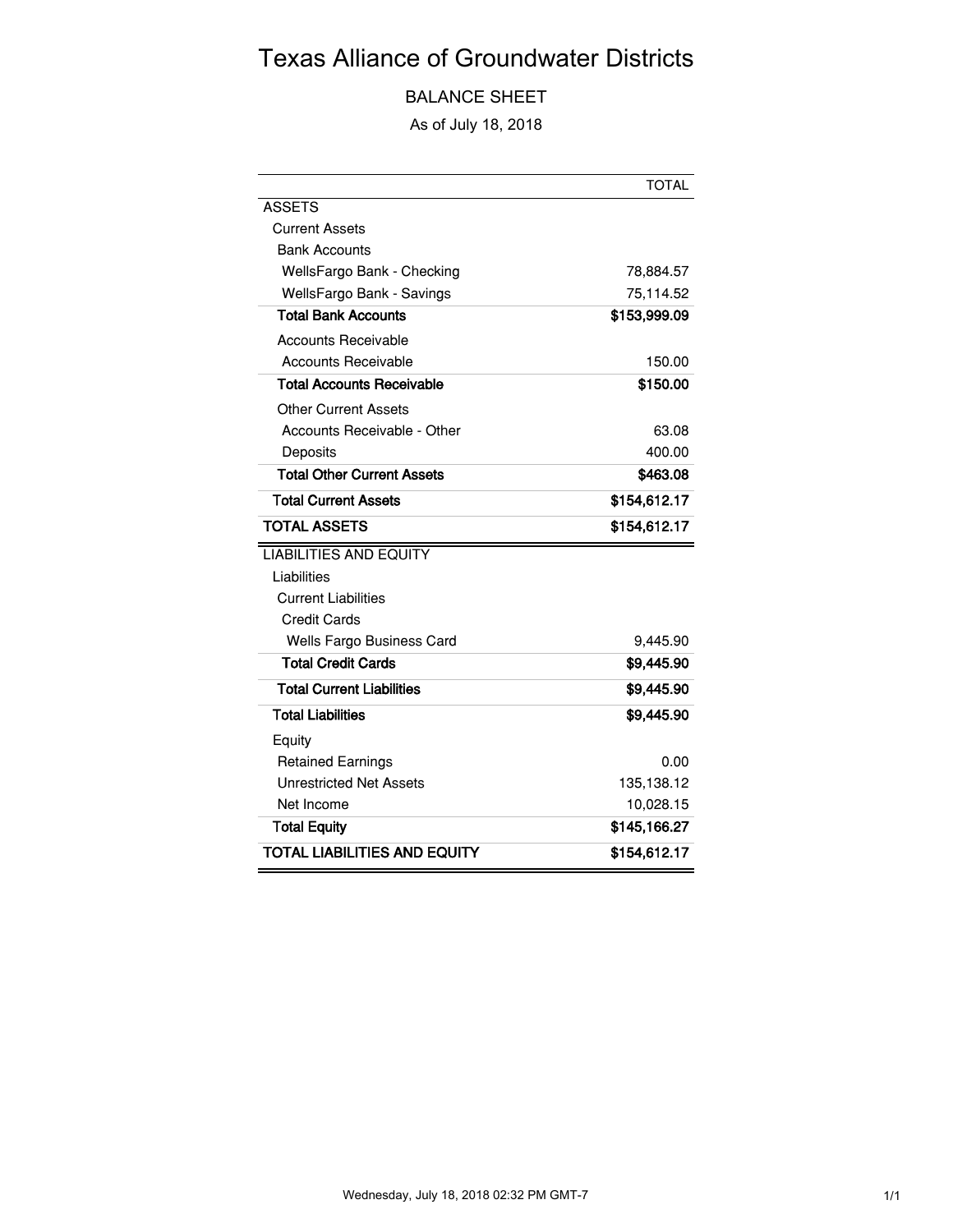# Texas Alliance of Groundwater Districts

BUDGET VS. ACTUALS: FY18 BUDGET - FY18 P&L

### October 2017 - September 2018

|                                          | <b>TOTAL</b>  |               |                         |          |  |
|------------------------------------------|---------------|---------------|-------------------------|----------|--|
|                                          | <b>ACTUAL</b> | <b>BUDGET</b> | OVER BUDGET % OF BUDGET |          |  |
| Income                                   |               |               |                         |          |  |
| <b>Grants and Donations</b>              | 19,872.90     |               | 19,872.90               |          |  |
| Interest Income                          | 16.86         | 21.00         | $-4.14$                 | 80.29%   |  |
| Meeting Income                           |               |               |                         |          |  |
| <b>PFIA Training</b>                     | 4,900.00      | 3,500.00      | 1,400.00                | 140.00%  |  |
| Regular Business Meeting Income          | 30,785.00     | 30,000.00     | 785.00                  | 102.62%  |  |
| <b>Technical Training Income</b>         | 16,140.00     | 15,000.00     | 1,140.00                | 107.60%  |  |
| <b>Texas Groundwater Summit</b>          |               | 40,000.00     | $-40,000.00$            |          |  |
| <b>Total Meeting Income</b>              | 51,825.00     | 88,500.00     | $-36,675.00$            | 58.56%   |  |
| <b>Member Dues</b>                       |               |               |                         |          |  |
| Membership Dues - Associates             | 37,125.00     | 33,000.00     | 4,125.00                | 112.50%  |  |
| Membership Dues - Voting                 | 79,850.00     | 75,000.00     | 4,850.00                | 106.47%  |  |
| <b>Total Member Dues</b>                 | 116,975.00    | 108,000.00    | 8,975.00                | 108.31%  |  |
| <b>Total Income</b>                      | \$188,689.76  | \$196,521.00  | $$ -7,831.24$           | 96.02%   |  |
| <b>GROSS PROFIT</b>                      | \$188,689.76  | \$196,521.00  | $$ -7,831.24$           | 96.02%   |  |
| Expenses                                 |               |               |                         |          |  |
| <b>Meeting Expenses</b>                  |               |               |                         |          |  |
| <b>Meeting Supplies</b>                  | 959.31        | 2,000.00      | $-1,040.69$             | 47.97%   |  |
| <b>Regular Business Meeting Expenses</b> | 9,400.84      | 10,000.00     | $-599.16$               | 94.01%   |  |
| <b>Technical Training Expenses</b>       | 7,359.87      | 4,000.00      | 3,359.87                | 184.00%  |  |
| <b>Total Meeting Expenses</b>            | 17,720.02     | 16,000.00     | 1,720.02                | 110.75%  |  |
| Office Expense                           |               |               |                         |          |  |
| Cell Phone                               | 1,215.00      | 1,620.00      | $-405.00$               | 75.00 %  |  |
| <b>Clerical Duties</b>                   | 156.20        | 500.00        | $-343.80$               | 31.24 %  |  |
| Furniture and Equipment                  | 1,992.16      | 1,500.00      | 492.16                  | 132.81 % |  |
| Office Phone                             | 157.36        | 200.00        | $-42.64$                | 78.68%   |  |
| Postage and PO Box                       | 287.55        | 300.00        | $-12.45$                | 95.85%   |  |
| Rent                                     | 9,500.00      | 12,000.00     | $-2,500.00$             | 79.17%   |  |
| Supplies                                 | 962.80        | 1,300.00      | $-337.20$               | 74.06%   |  |
| Website                                  | 497.04        | 1,000.00      | $-502.96$               | 49.70%   |  |
| <b>Total Office Expense</b>              | 14,768.11     | 18,420.00     | $-3,651.89$             | 80.17%   |  |
| Personnel                                |               |               |                         |          |  |
| <b>Executive Director</b>                |               |               |                         |          |  |
| Payroll Taxes                            | 4,360.50      | 5,814.00      | $-1,453.50$             | 75.00%   |  |
| Retirement                               | 2,099.97      | 4,560.00      | $-2,460.03$             | 46.05%   |  |
| Salaries                                 | 56,999.97     | 76,000.00     | $-19,000.03$            | 75.00 %  |  |
| <b>Total Executive Director</b>          | 63,460.44     | 86,374.00     | $-22,913.56$            | 73.47%   |  |
| Health Insurance-Group Plan<br>Staff     | 11,164.22     | 18,000.00     | $-6,835.78$             | 62.02%   |  |
| Payroll Taxes                            | 3,442.50      | 4,284.00      | $-841.50$               | 80.36%   |  |
| Retirement                               | 1,500.03      | 3,360.00      | $-1,859.97$             | 44.64%   |  |
| Salaries                                 | 45,000.03     | 56,000.00     | $-10,999.97$            | 80.36%   |  |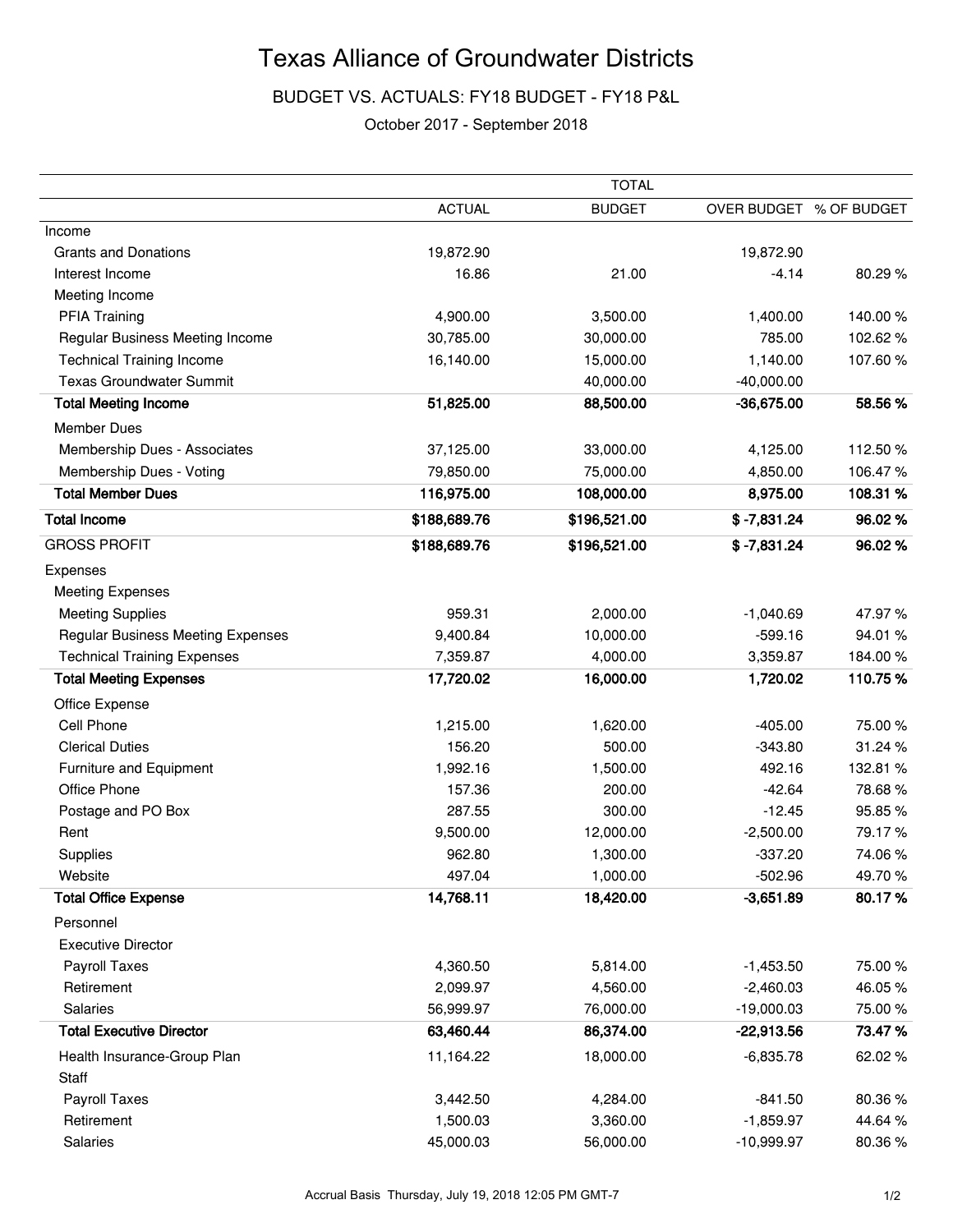|                                    |               | <b>TOTAL</b>   |                         |           |
|------------------------------------|---------------|----------------|-------------------------|-----------|
|                                    | <b>ACTUAL</b> | <b>BUDGET</b>  | OVER BUDGET % OF BUDGET |           |
| <b>Total Staff</b>                 | 49,942.56     | 63,644.00      | $-13,701.44$            | 78.47%    |
| <b>Total Personnel</b>             | 124,567.22    | 168,018.00     | $-43,450.78$            | 74.14%    |
| <b>Professional Services</b>       |               |                |                         |           |
| Audit/Tax Return                   | 2,546.96      | 7,000.00       | $-4,453.04$             | 36.39%    |
| <b>Contracted Services</b>         | 989.28        | 1,500.00       | $-510.72$               | 65.95 %   |
| Insurance - Bonds                  | 1,503.20      | 2,500.00       | $-996.80$               | 60.13%    |
| Member Management Software         | 390.00        | 480.00         | $-90.00$                | 81.25%    |
| Payroll/Bookkeeping/Banking        | 1,980.93      | 3,000.00       | $-1,019.07$             | 66.03%    |
| <b>PFIA Instructor</b>             | 2,235.00      | 2,000.00       | 235.00                  | 111.75%   |
| <b>Texas Legislative Service</b>   | 1,433.30      | 1,800.00       | $-366.70$               | 79.63%    |
| <b>Total Professional Services</b> | 11,078.67     | 18,280.00      | -7,201.33               | 60.61%    |
| Travel/Confer/Dues/Outreach        |               |                |                         |           |
| <b>Conference Fees</b>             | 845.00        | 3,000.00       | $-2,155.00$             | 28.17%    |
| <b>Member Dues/Registrations</b>   | 679.00        | 1,000.00       | $-321.00$               | 67.90%    |
| Outreach                           | 1,475.73      | 2,000.00       | $-524.27$               | 73.79%    |
| Parking                            | 245.54        | 500.00         | $-254.46$               | 49.11 %   |
| <b>Travel and Hotel</b>            | 7,282.32      | 8,000.00       | $-717.68$               | 91.03%    |
| Total Travel/Confer/Dues/Outreach  | 10,527.59     | 14,500.00      | $-3,972.41$             | 72.60%    |
| <b>Total Expenses</b>              | \$178,661.61  | \$235,218.00   | $$ -56,556.39$          | 75.96%    |
| <b>NET OPERATING INCOME</b>        | \$10,028.15   | $$ -38,697.00$ | \$48,725.15             | $-25.91%$ |
| <b>NET INCOME</b>                  | \$10,028.15   | $$ -38,697.00$ | \$48,725.15             | -25.91 %  |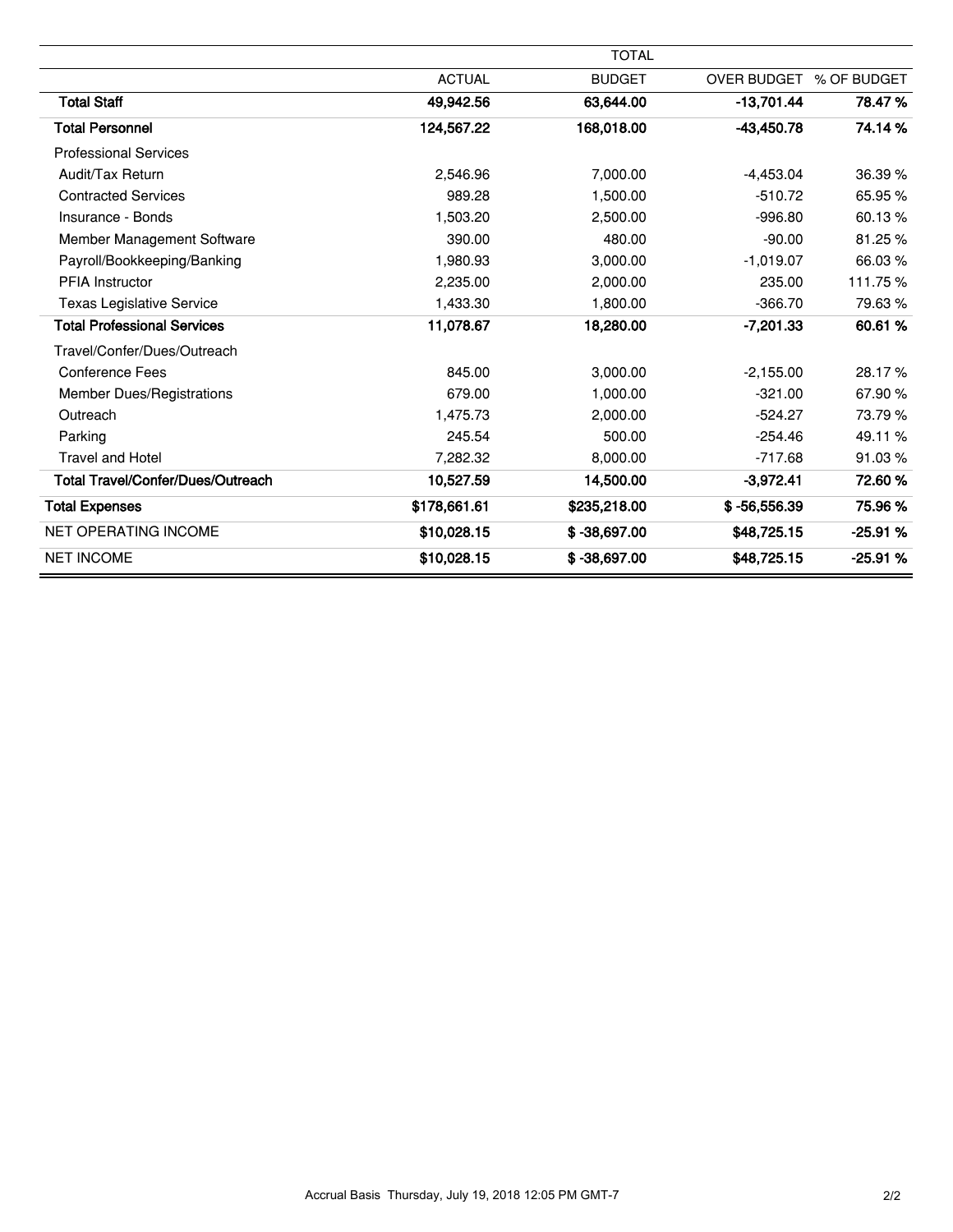# <span id="page-12-0"></span>**Agenda Item F**

Discussion and possible action on FY19 Budget

### **Notes:**

- TAGD's Finance & Budget Committee met on July 23, 2018 to review the proposed FY19 Budget. They approved TAGD's FY19 Budget for distribution to the membership unanimously.
- TAGD's Executive Committee met on August 9, 2018 to review the proposed FY19 Budget. The Executive Committee approved the proposed FY19 Budget for distribution to the membership unanimously.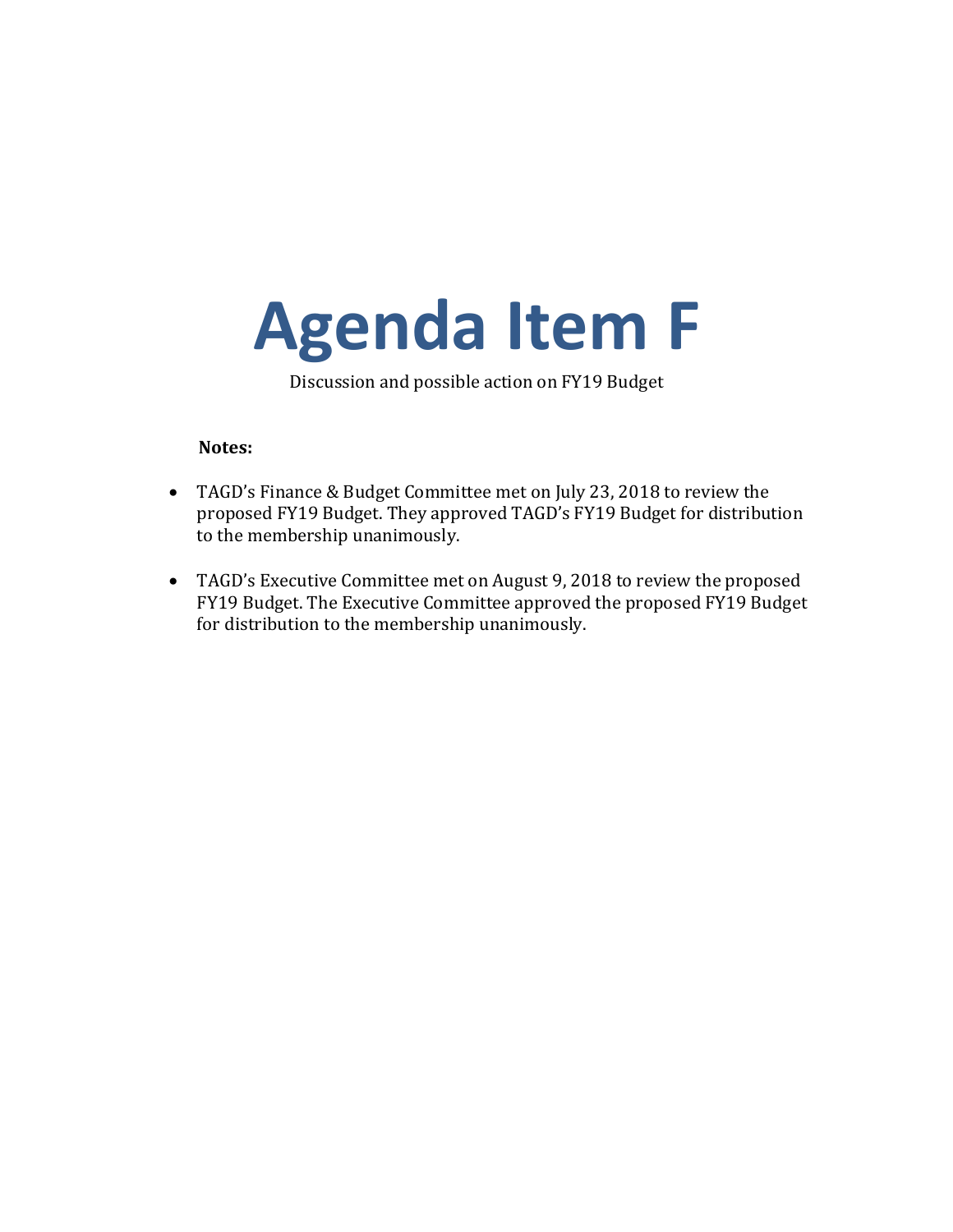# FY19 Proposed Budget

|                                    |                    | <b>FY19</b>     |
|------------------------------------|--------------------|-----------------|
|                                    | <b>FY18 Budget</b> | <b>Proposed</b> |
|                                    | <b>As Amended</b>  | <b>Budget</b>   |
| <b>Income</b>                      |                    |                 |
| <b>Grants and Donations</b>        | 19,000.00          | 0.00            |
| Interest Income                    | 21.00              | 21.00           |
| <b>Total Meeting Income</b>        | 88,500.00          | 84,375.00       |
| <b>Total Member Dues</b>           | 116,000.00         | 145,465.00      |
| <b>Total Income</b>                | 223,521.00         | 229,861.00      |
| <b>Expenses</b>                    |                    |                 |
| <b>Total Meeting Expenses</b>      | 17,900.00          | 15,390.00       |
| <b>Total Office Expense</b>        | 18,420.00          | 19,980.00       |
| <b>Total Personnel</b>             | 168,018.00         | 175,218.54      |
| <b>Total Professional Services</b> | 16,380.00          | 12,260.00       |
| Total Travel/Confer/Dues/Outreach  | 14,500.00          | 9,000.00        |
| <b>Total Expenses</b>              | 235,218.00         | 231,848.54      |
| <b>Net Operating Income</b>        | (11,697.00)        | (1,987.54)      |
| <b>Net Income</b>                  | (11, 697.00)       | (1, 987.54)     |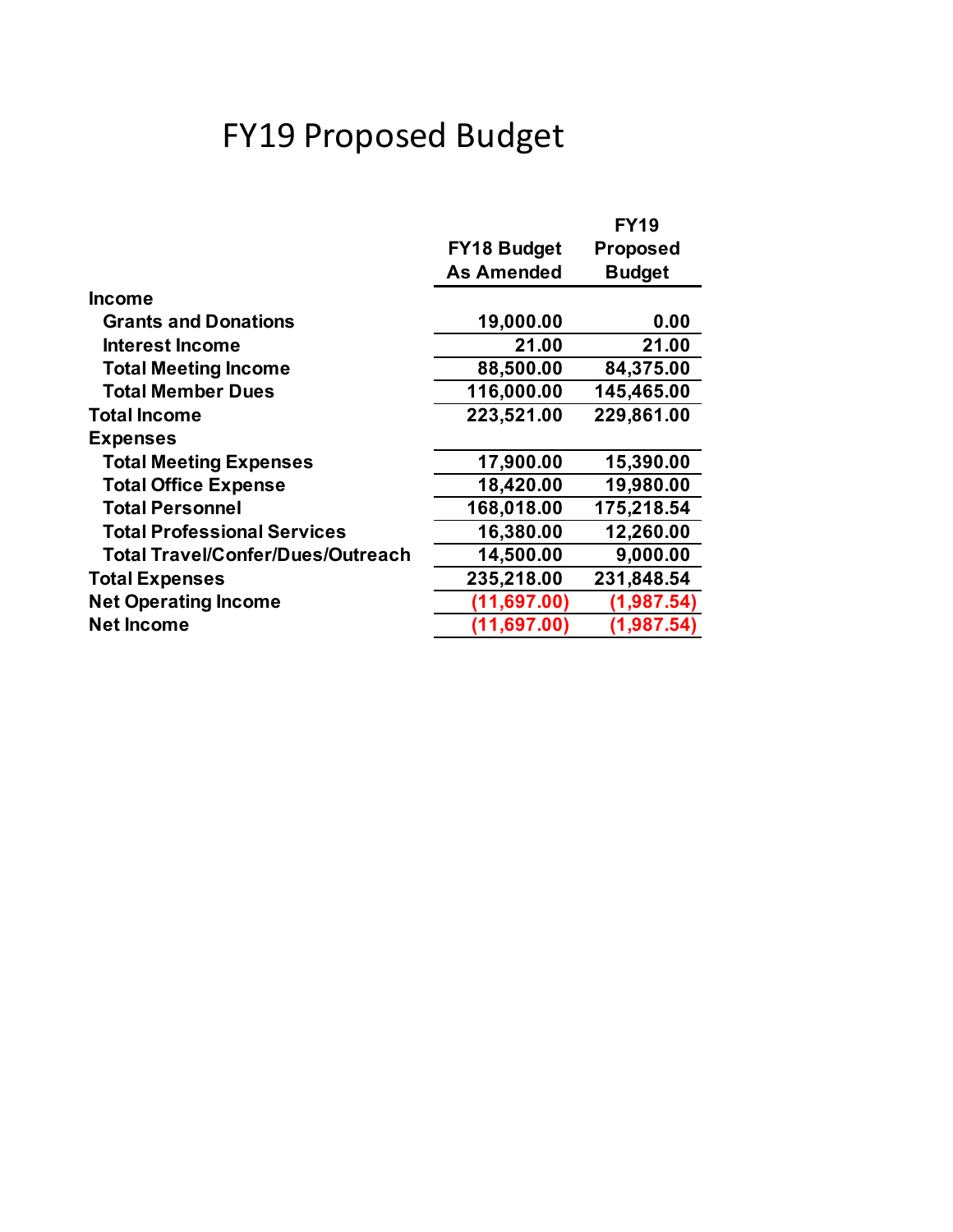# Detailed FY19 Proposed Budget

|                                                        |                       | <b>FY19</b>   |                                                                              |
|--------------------------------------------------------|-----------------------|---------------|------------------------------------------------------------------------------|
|                                                        | FY18 Budget           | Proposed      |                                                                              |
|                                                        | As Amended            | <b>Budget</b> | <b>Comments</b>                                                              |
| Income                                                 |                       |               |                                                                              |
| <b>Grants and Donations</b>                            | 19,000.00             | 0.00          |                                                                              |
| <b>Interest Income</b>                                 | 21.00                 | 21.00         |                                                                              |
| <b>Meeting Income</b>                                  |                       |               |                                                                              |
| <b>Technical Training Income</b>                       | 15,000.00             |               | $9,000.00$ 50 attendees @ \$180/person                                       |
| <b>PFIA Training</b>                                   | 3,500.00              |               | 4,375.00 25% increase                                                        |
| Regular Business Meeting Income                        | 30,000.00             |               | 36,000.00 100 attendees @ \$180/person, 2 meetings                           |
| <b>Texas Groundwater Summit</b>                        | 40,000.00             | 35,000.00     |                                                                              |
| <b>Total Meeting Income</b>                            | 88,500.00             | 84,375.00     |                                                                              |
| <b>Member Dues</b>                                     |                       |               |                                                                              |
| Membership Dues - Associates                           | 37,000.00             |               | 46,877.00 25% increase                                                       |
| Membership Dues - Voting                               | 79,000.00             |               | 98,588.00 25% increase                                                       |
| <b>Total Member Dues</b>                               | 116,000.00            | 145,465.00    |                                                                              |
| <b>Total Income</b>                                    | 223,521.00            | 229,861.00    |                                                                              |
| <b>Expenses</b>                                        |                       |               |                                                                              |
| <b>Meeting Expenses</b>                                |                       |               |                                                                              |
| <b>Technical Training Expenses</b>                     | 7,000.00              |               | 3,030.00 1% increase                                                         |
| <b>Meeting Supplies</b>                                | 900.00                |               | 2,060.00 3% increase                                                         |
|                                                        |                       |               |                                                                              |
| Regular Business Meeting Expenses                      | 10,000.00             |               | 10,300.00 3% increase                                                        |
| <b>Total Meeting Expenses</b>                          | 17,900.00             | 15,390.00     |                                                                              |
| <b>Office Expense</b>                                  |                       |               |                                                                              |
| Cell Phone                                             | 1,620.00              | 1,620.00      |                                                                              |
| <b>Clerical Duties</b>                                 | 500.00                | 500.00        |                                                                              |
| <b>Furniture and Equipment</b>                         | 1,500.00              | 1,500.00      |                                                                              |
| Office Phone                                           | 200.00                | 200.00        |                                                                              |
| Postage and PO Box                                     | 300.00                | 300.00        |                                                                              |
| Rent                                                   | 12,000.00             |               | 12,360.00 3% increase                                                        |
| Supplies                                               | 1,300.00              | 1,000.00      |                                                                              |
| Website                                                | 1,000.00              |               | 2,500.00 IT Service \$180/month; Security Software \$200/yr; Domain \$100/yr |
| <b>Total Office Expense</b>                            | 18,420.00             | 19,980.00     |                                                                              |
| Personnel                                              |                       |               |                                                                              |
| <b>Executive Director</b>                              |                       |               |                                                                              |
| Payroll Taxes                                          | 5,814.00              | 5,988.42      |                                                                              |
| Retirement                                             | 4,560.00              | 4,696.80      |                                                                              |
| Salaries                                               | 76,000.00             |               | 78,280.00 3% increase                                                        |
| <b>Total Executive Director</b>                        | 86,374.00             | 88,965.22     |                                                                              |
| <b>Staff</b>                                           |                       |               |                                                                              |
|                                                        |                       |               |                                                                              |
| Payroll Taxes                                          | 4,513.50              | 4,412.52      |                                                                              |
| Retirement<br>Salaries                                 | 3,360.00<br>59,000.04 | 3,460.80      |                                                                              |
|                                                        |                       | 65,553.32     | 57,680.00 3% increase                                                        |
| <b>Total Staff</b>                                     | 66,873.54             |               |                                                                              |
| <b>Health Insurance-Group Plan</b>                     | 14,770.46             |               | 20,700.00 15% increase                                                       |
| <b>Total Personnel</b><br><b>Professional Services</b> | 168,018.00            | 175,218.54    |                                                                              |
|                                                        | 5,100.00              |               | 1,000.00 non-Audit year, budgetting for audit                                |
| Audit/Tax Return                                       |                       |               |                                                                              |
| <b>Contracted Services</b>                             | 1,500.00              |               | 0.00 currently used for IT services and miscellaneous outsourcing            |
| Insurance - Bonds                                      | 2,500.00              | 2,500.00      |                                                                              |
| Member Management Software                             | 480.00                |               | 1,440.00 WildApricot \$70/month; MailChimp \$50/month                        |
| Payroll/Bookkeeping/Banking                            | 3,000.00              | 3,000.00      |                                                                              |
| PFIA Instructor                                        | 2,000.00              |               | 2,500.00 25% increase                                                        |
| <b>Texas Legislative Service</b>                       | 1,800.00              | 1,820.00      |                                                                              |
| <b>Total Professional Services</b>                     | 16,380.00             | 12,260.00     |                                                                              |
| Travel/Confer/Dues/Outreach                            |                       |               |                                                                              |
| <b>Conference Fees</b>                                 | 3,000.00              | 3,000.00      |                                                                              |
| Member Dues/Sponsorship                                | 1,000.00              | 1,000.00      |                                                                              |
| Outreach                                               | 2,000.00              | 2,000.00      |                                                                              |
| Parking                                                | 500.00                | 500.00        |                                                                              |
| <b>Travel and Hotel</b>                                | 8,000.00              |               | 2,500.00 FY18 based on Mobile Leadership. FY16 was \$2500, FY17 \$5,000      |
| <b>Total Travel/Confer/Dues/Outreach</b>               | 14,500.00             | 9,000.00      |                                                                              |
| <b>Total Expenses</b>                                  | 235,218.00            | 231,848.54    |                                                                              |
| <b>Net Operating Income</b>                            | (11,697.00)           | (1,987.54)    |                                                                              |
| Net Income                                             | (11,697.00)           | (1,987.54)    |                                                                              |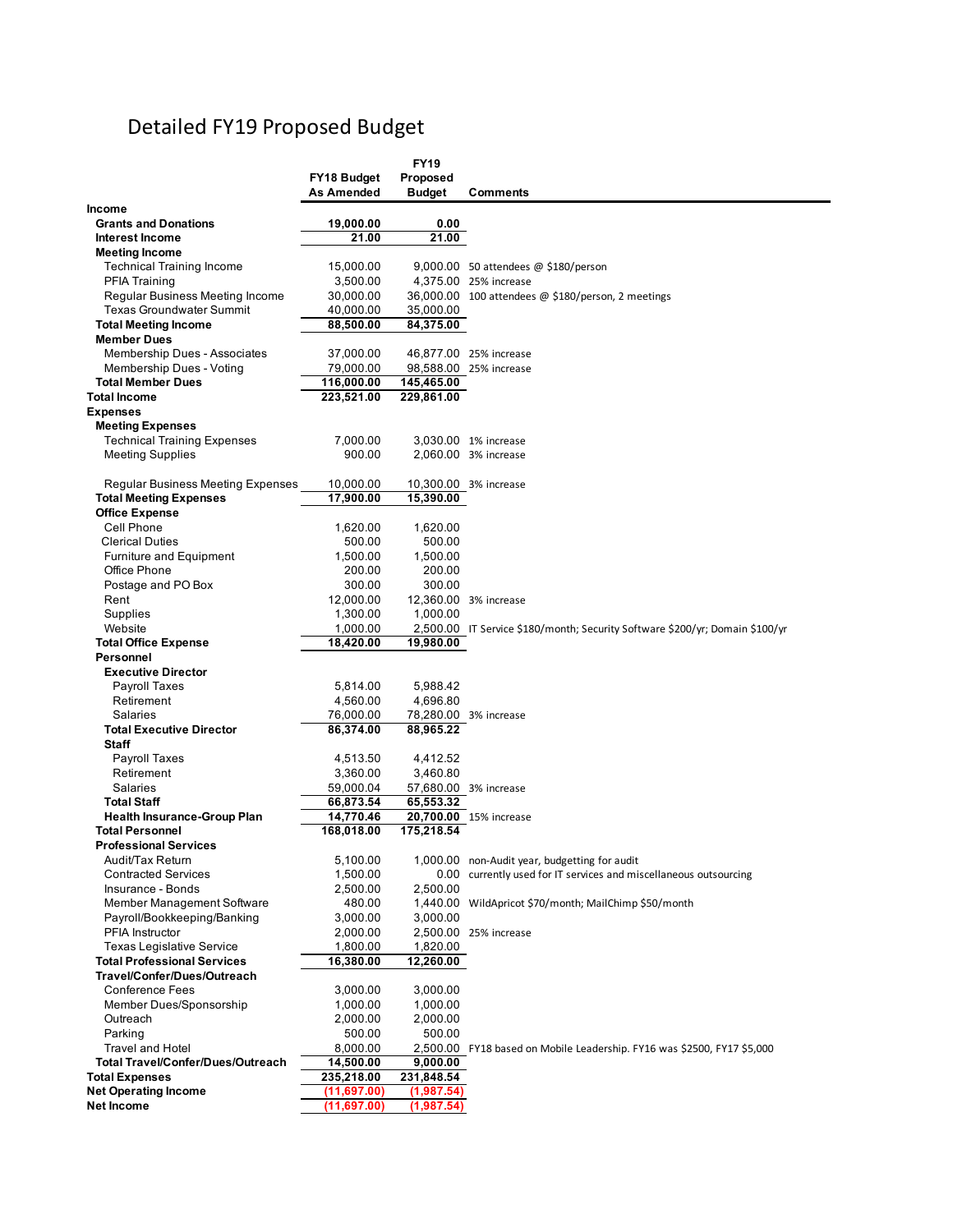# FY19 Proposed Budget v. FY18 Budget & Actuals

|                                          |                       |                         |                       | FY19          |                                                    |
|------------------------------------------|-----------------------|-------------------------|-----------------------|---------------|----------------------------------------------------|
|                                          |                       |                         | FY18 Budget           | Proposed      |                                                    |
|                                          |                       | FY18 Actual FY18 Budget | <b>As Amended</b>     | <b>Budget</b> | <b>Comments</b>                                    |
| <b>Income</b>                            |                       |                         |                       |               |                                                    |
| <b>Grants and Donations</b>              | 19,872.90             | 0.00                    | 19,000.00             | 0.00          |                                                    |
| Interest Income<br><b>Meeting Income</b> | 16.86                 | 21.00                   | 21.00                 | 21.00         |                                                    |
| <b>Technical Training Income</b>         | 16,140.00             | 15,000.00               | 15,000.00             |               | $9,000.00$ 50 attendees @ \$180/person             |
| <b>PFIA Training</b>                     | 4,900.00              | 3,500.00                | 3,500.00              |               | 4,375.00 25% increase                              |
| Regular Business Meeting Income          | 30,785.00             | 30,000.00               | 30,000.00             |               | 36,000.00 100 attendees @ \$180/person, 2 meetings |
| <b>Texas Groundwater Summit</b>          |                       | 40,000.00               | 40,000.00             | 35,000.00     |                                                    |
| <b>Total Meeting Income</b>              | 51,825.00             | 88,500.00               | 88,500.00             | 84,375.00     |                                                    |
| <b>Member Dues</b>                       |                       |                         |                       |               |                                                    |
| <b>Membership Dues - Associates</b>      | 37,125.00             | 33,000.00               | 37,000.00             |               | 46,877.00 25% increase                             |
| Membership Dues - Voting                 | 79,850.00             | 75,000.00               | 79,000.00             |               | 98,588.00 25% increase                             |
| <b>Total Member Dues</b>                 | 116,975.00            | 108,000.00              | 116,000.00            | 145,465.00    |                                                    |
| <b>Total Income</b>                      | 188,689.76            | 196,521.00              | 223,521.00            | 229,861.00    |                                                    |
| <b>Expenses</b>                          |                       |                         |                       |               |                                                    |
| <b>Meeting Expenses</b>                  |                       |                         |                       |               |                                                    |
| <b>Technical Training Expenses</b>       | 7,359.87              | 4,000.00                | 7,000.00              |               | 3,030.00 1% increase                               |
| <b>Meeting Supplies</b>                  | 959.31                | 2,000.00                | 900.00                |               | 2,060.00 3% increase                               |
| Regular Business Meeting Expenses        | 9,400.84              | 10,000.00               | 10,000.00             |               | 10,300.00 3% increase                              |
| <b>Total Meeting Expenses</b>            | 17,720.02             | 16,000.00               | 17,900.00             | 15,390.00     |                                                    |
| <b>Office Expense</b><br>Cell Phone      | 1,250.46              | 1,620.00                | 1,620.00              | 1,620.00      |                                                    |
| <b>Clerical Duties</b>                   | 156.20                | 500.00                  | 500.00                | 500.00        |                                                    |
| <b>Furniture and Equipment</b>           | 1,992.16              | 1,500.00                | 1,500.00              | 1,500.00      |                                                    |
| Office Phone                             | 121.90                | 200.00                  | 200.00                | 200.00        |                                                    |
| Postage and PO Box                       | 287.55                | 300.00                  | 300.00                | 300.00        |                                                    |
| Rent                                     | 9,500.00              | 12,000.00               | 12,000.00             |               | 12,360.00 3% increase                              |
| Supplies                                 | 962.80                | 1,300.00                | 1,300.00              | 1,000.00      |                                                    |
|                                          |                       |                         |                       |               | IT Service \$180/month; Security Software          |
| Website                                  | 497.04                | 1,000.00                | 1,000.00              |               | 2,500.00 \$200/yr; Domain \$100/yr                 |
| <b>Total Office Expense</b>              | 14,768.11             | 18,420.00               | 18,420.00             | 19,980.00     |                                                    |
| Personnel                                |                       |                         |                       |               |                                                    |
| <b>Executive Director</b>                |                       |                         |                       |               |                                                    |
| <b>Payroll Taxes</b>                     | 4,360.50              | 5,814.00                | 5,814.00              | 5,988.42      |                                                    |
| Retirement                               | 2,099.97              | 4,560.00                | 4,560.00              | 4,696.80      |                                                    |
| <b>Salaries</b>                          | 56,999.97             | 76,000.00               | 76,000.00             |               | 78,280.00 3% increase                              |
| <b>Total Executive Director</b>          | 63,460.44             | 86,374.00               | 86,374.00             | 88,965.22     |                                                    |
| <b>Staff</b>                             |                       |                         |                       |               |                                                    |
| <b>Payroll Taxes</b>                     | 3,442.50              | 4,284.00                | 4,513.50              | 4,412.52      |                                                    |
| Retirement<br><b>Salaries</b>            | 1,500.03<br>45,000.03 | 3,360.00<br>56,000.00   | 3,360.00<br>59,000.04 | 3,460.80      |                                                    |
| <b>Total Staff</b>                       | 49,942.56             | 63,644.00               | 66,873.54             | 65,553.32     | 57,680.00 3% increase                              |
| <b>Health Insurance-Group Plan</b>       | 11,164.22             | 18,000.00               | 14,770.46             |               | 20,700.00 15% increase                             |
| <b>Total Personnel</b>                   | 124,567.22            | 168,018.00              | 168,018.00            | 175,218.54    |                                                    |
| <b>Professional Services</b>             |                       |                         |                       |               |                                                    |
| Audit/Tax Return                         | 2,546.96              | 7,000.00                | 5,100.00              |               | 1,000.00 non-Audit year, budgetting for audit      |
|                                          |                       |                         |                       |               | currently used for IT services and                 |
| <b>Contracted Services</b>               | 989.28                | 1,500.00                | 1,500.00              |               | 0.00 miscellaneous outsourcing                     |
| Insurance - Bonds                        | 1,503.20              | 2,500.00                | 2,500.00              | 2,500.00      |                                                    |
|                                          |                       |                         |                       |               | WildApricot \$70/month; MailChimp                  |
| Member Management Software               | 390.00                | 480.00                  | 480.00                |               | 1,440.00 \$50/month                                |
| Payroll/Bookkeeping/Banking              | 1,980.93              | 3,000.00                | 3,000.00              | 3,000.00      |                                                    |
| PFIA Instructor                          | 2,235.00              | 2,000.00                | 2,000.00              |               | 2,500.00 25% increase                              |
| <b>Texas Legislative Service</b>         | 1,433.30              | 1,800.00                | 1,800.00              | 1,820.00      |                                                    |
| <b>Total Professional Services</b>       | 11,078.67             | 18,280.00               | 16,380.00             | 12,260.00     |                                                    |
| Travel/Confer/Dues/Outreach              |                       |                         |                       |               |                                                    |
| <b>Conference Fees</b>                   | 845.00                | 3,000.00                | 3,000.00              | 3,000.00      |                                                    |
| Member Dues/Sponsorship                  | 679.00                | 1,000.00                | 1,000.00              | 1,000.00      |                                                    |
| Outreach<br>Parking                      | 1,475.73              | 2,000.00                | 2,000.00              | 2,000.00      |                                                    |
|                                          | 245.54                | 500.00                  | 500.00                | 500.00        | FY18 based on Mobile Leadership. FY16              |
| <b>Travel and Hotel</b>                  | 7,282.32              | 8,000.00                | 8,000.00              |               | 2,500.00 was \$2500, FY17 \$5,000                  |
| <b>Total Travel/Confer/Dues/Outreach</b> | 10,527.59             | 14,500.00               | 14,500.00             | 9,000.00      |                                                    |
| <b>Total Expenses</b>                    | 178,661.61            | 235,218.00              | 235,218.00            | 231,848.54    |                                                    |
| <b>Net Operating Income</b>              | 10,028.15             | (38, 697.00)            | (11,697.00)           | (1,987.54)    |                                                    |
| Net Income                               | 10,028.15             | (38, 697.00)            | (11,697.00)           | (1,987.54)    |                                                    |
|                                          |                       |                         |                       |               |                                                    |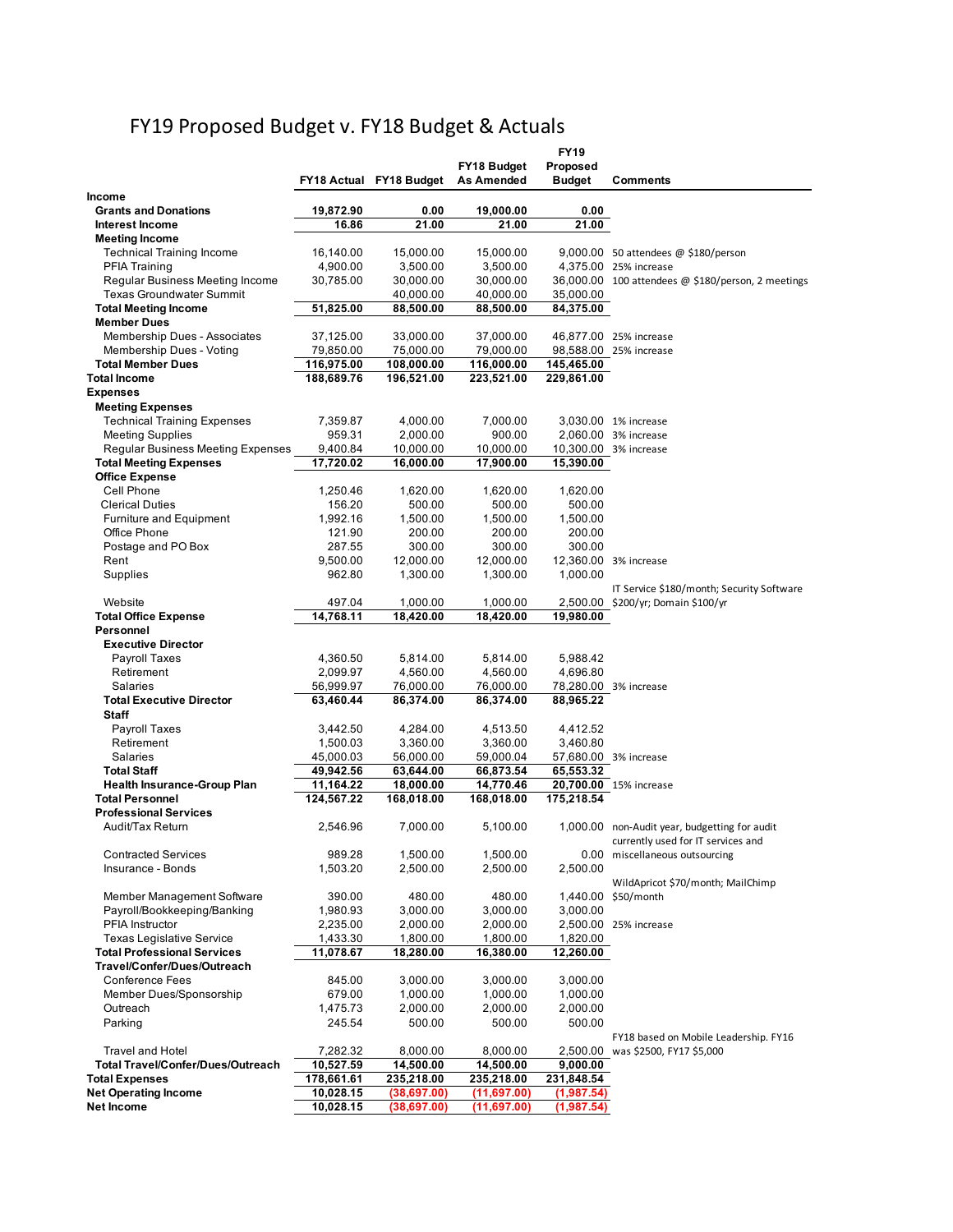# <span id="page-16-0"></span>**Agenda Item G**

Discussion and possible action on Financial Policy Amendments

### **Notes:**

- TAGD's Finance & Budget Committee met on July 23, 2018 to review proposed Financial Policy amendments. The proposed amendments were approved for distribution to the membership unanimously.
- TAGD's Executive Committee met on August 9, 2018 to review the proposed Financial Policy amendments. The proposed amendments were approved for distribution to the membership unanimously.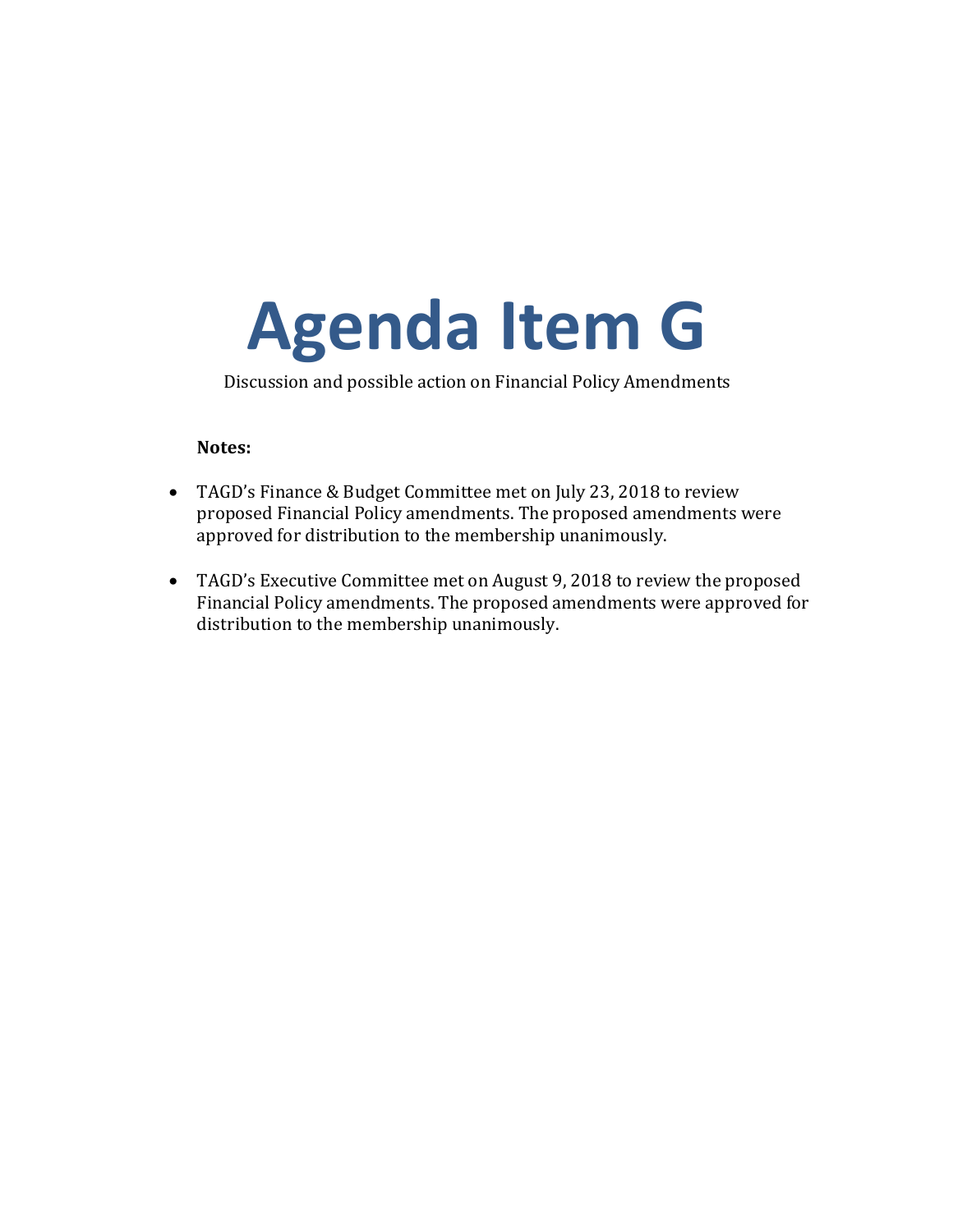### **Texas Alliance of Groundwater Districts Financial Policy Adopted February 20, 2014 Amendments Adopted August 28, 2018**

The Texas Alliance of Groundwater Districts (TAGD or the Alliance) endeavors to use a sound system of internal controls and procedures for handling money in a form that is acceptable to its membership. TAGD does not tolerate fraud or misappropriation of funds under any circumstances. Any such cases are treated equally and consistently, working in full cooperation with legal authorities if an outside investigation is necessary. Any fraudulent activity and those involved are subject to criminal penalties.

Pursuant to the Bylaws, TAGD's Executive Director, its elected Treasurer, and the Finance/Budget Committee (the Committee) shall oversee the financial affairs of the Alliance. The Committee is comprised of TAGD's Treasurer, Vice-President, and three members appointed by the President. The Treasurer serves as chairperson of the Committee. These individuals are responsible for monitoring TAGD's financial situation, questioning any inconsistencies, and thoroughly investigating any real or perceived misuse of funds or impropriety.

Because TAGD's internal financial controls are subject to personnel limitations, internal controls are not what would be found in an organization with a large staff. However, the limitations imposed by TAGD's small staff size are mitigated by the oversight of the Treasurer and Finance/Budget Committee, an outside bookkeeper as necessary, regular financial reviews, and the following financial protocols:

#### *Annual Budget*

- Each year, the Committee is responsible for formulating and presenting an annual budget for approval by the voting members at TAGD's Annual Meeting.
- In preparation of the annual budget, dues and fees of the Alliance shall be set according to Article 5.0 of the approved TAGD Bylaws. This includes:
	- Presenting proposed dues and fees for voting membership approval at the spring meeting of the Alliance
	- Preparing a draft annual budget to accompany proposed dues and fees
- Each quarter, the Committee should review TAGD's actual financial performance as compared with the budget projections and provide direction as necessary to the Executive Director and Treasurer.
- Report on TAGD's financial performance to the full membership at each meeting, or more often if necessary.
- Budget amendments may be made as follows:
	- The Executive Committee must approve budget amendments in amounts equal to or less than \$2,500 or expenditures more than \$2,500.00 for which the full amount of the new expenditure will be or have been offset by new and confirmed revenue that will be added to the budget at the

**Deleted: 26, 2014**

**Deleted:** in August

**Deleted:** :

**Deleted:** <#>Review TAGD's actual financial performance as compared with the budget projections and provide direction as necessary to the Executive Director and Treasurer; and¶

**Deleted:** <#>quarterly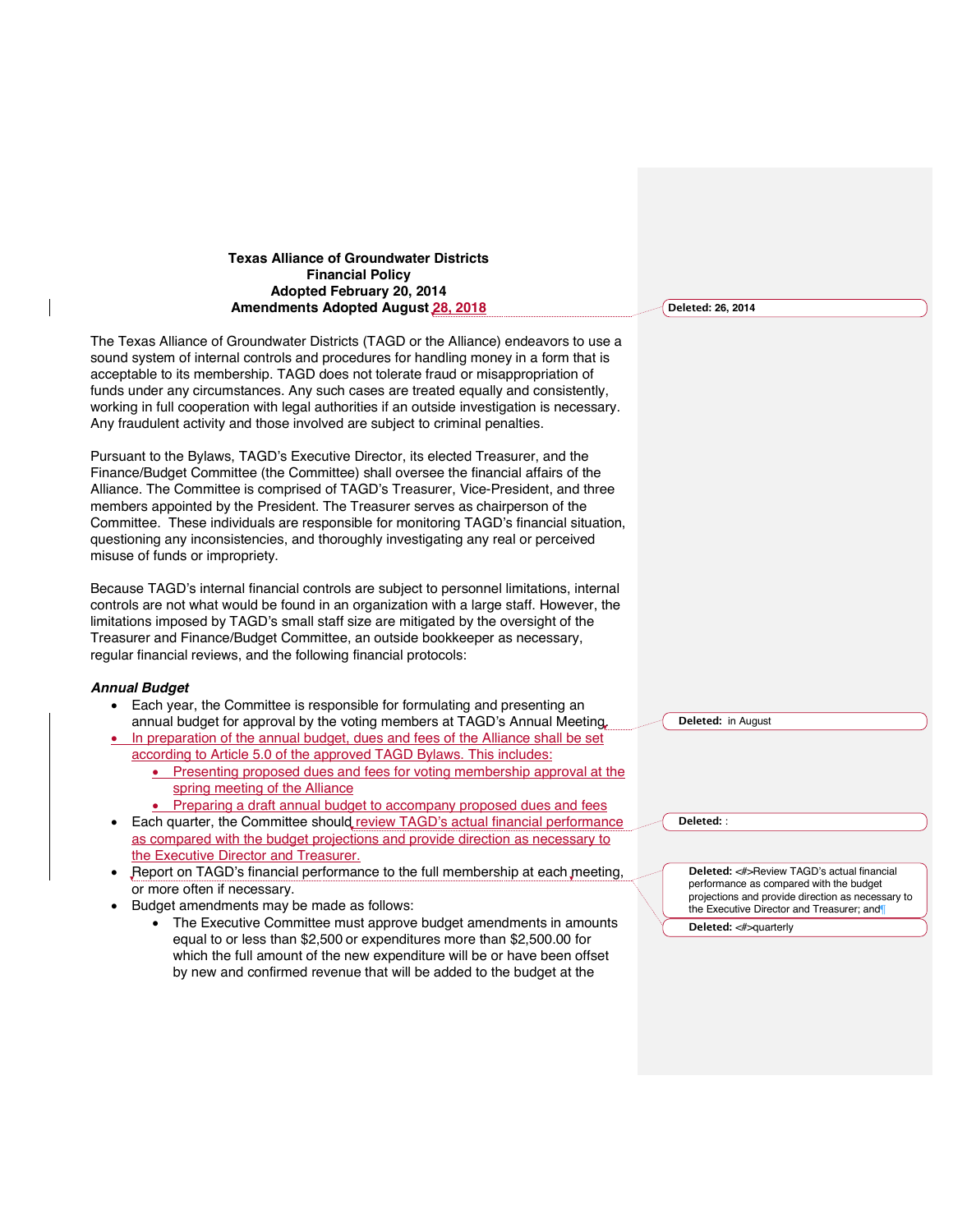same time as the new expenditure, such as through donations or grants; and

- A majority of TAGD's voting members must approve budget amendments in amounts over \$2,500 for which the full amount of the new expenditure will not be offset by new and confirmed revenue that will be added to the budget at the same time as the new expenditure.
- Projects or ventures, approved by a majority of TAGD's voting members or the Executive Committee, as dictated by this section, shall be added as a budget amendment if they have a fiscal note of deposit or expenditure.

### *Financial Review*

- In each odd numbered year at the beginning of the new fiscal year, the Committee is responsible for selecting an external accounting firm for performing a financial review of the previous two-year period of TAGD's finances.
- Upon receipt, review, and approval of the financial review report, the Committee should present it to the voting members for review and final approval.
- The Committee is responsible for selecting an external accounting firm to conduct a complete financial audit of TAGD's finances upon a recommendation and approval by the Committee and Executive Committee or by request from a majority of the Membership acted upon at a TAGD business meeting.

#### *Banking*

- All TAGD funds must be deposited in an accredited bank insured by FDIC.
- The Treasurer shall have independent access to the electronic bank statements at all times.

### *Cash Receipts*

The Executive Director receives all incoming cash (checks or currency). The process for accepting payments shall be as follows:

- Payments will be categorized, stamped with date of receipt, and copied electronically upon receipt.
- Payments will be entered into TAGD's membership or meeting database, as applicable.
- Deposits will be prepared, entered into the accounting software used to maintain the accounts of record, and deposited in the bank in a timely manner.
- The Treasurer will review deposits at least quarterly.

#### *Financial Statements*

The Committee shall approve and provide quarterly financial statements to the membership at each TAGD meeting. These documents include profit and loss statements, balance sheets, and other reports as needed and as requested by the Committee.

### *Payables*

TAGD Financial Policy 2 2 August 28, 2018

**Deleted:** a Financial Review Committee

**Deleted:** *¶ ¶*

> **Deleted:** <#>In each even/odd numbered year or year at the beginning of the new fiscal year, the Committee is responsible for performing a financial review of the previous term of TAGD's finances. The process for performing this review shall be as follows:¶ <#>One of the three (3) members appointed by the President of the Committee shall be designated as the Financial Review Committee Chair. <#>The Financial Review Committee Chair will solicit interest in serving to complete a financial review from the voting membership. The Chair shall select two (2) individuals who are not currently on the Executive Committee or Finance/Budget Committee and have

not served on the Executive Committee, Finance/Budget Committee or Financial Review Committee in the previous two (2) years.¶ <#>Financial review standards and procedures should follow the guideline document found as Appendix A of the approved Financial Policy.¶

**Deleted:** <#>from the Finance Review Committee

**Deleted:** <#>ed

**Deleted:** quarterly

**Deleted:** 26, 2014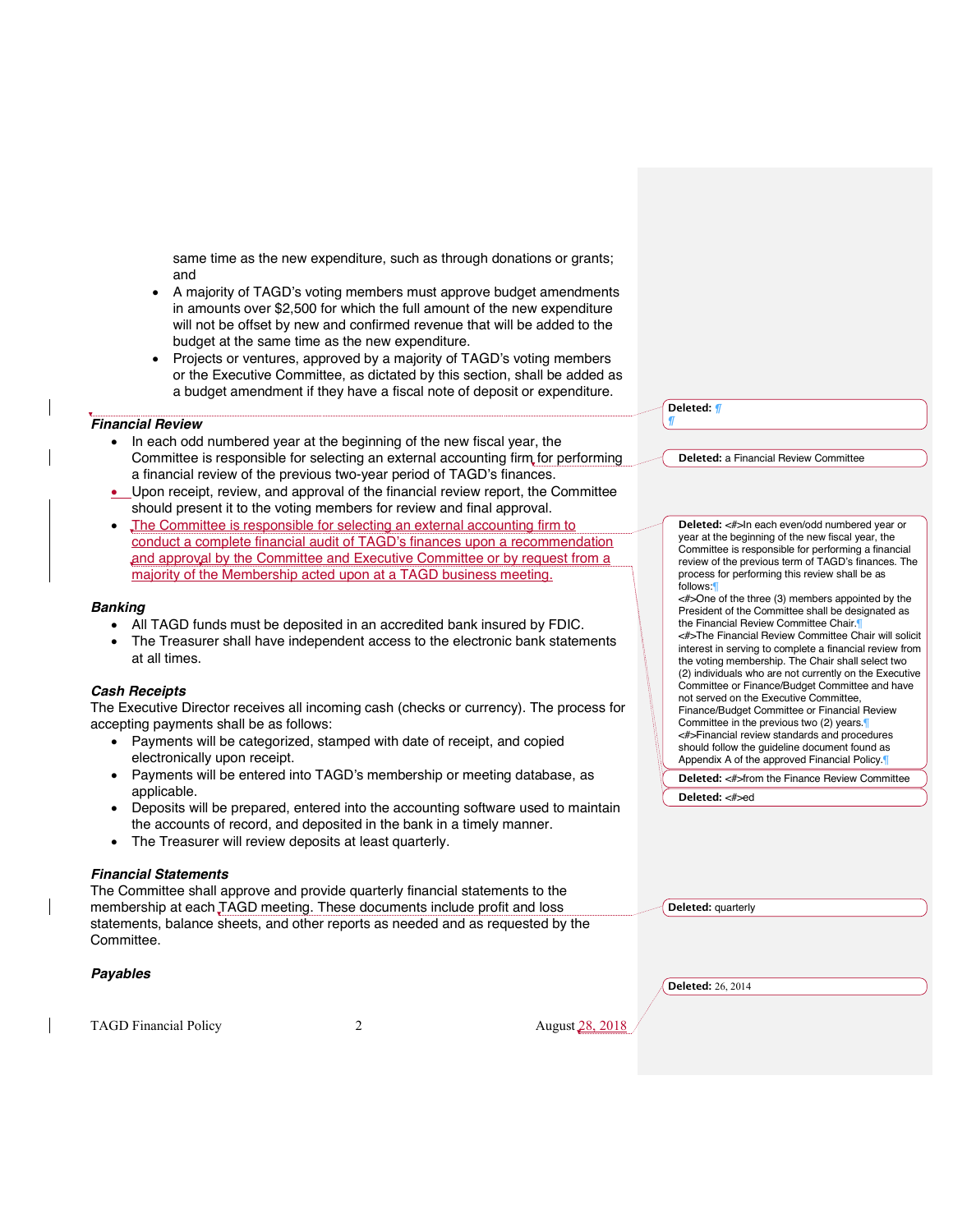- All payables are paid by check, debit card, or credit card and should be properly entered into the accounting software used to maintain the accounts of record in a timely manner.
- Supporting documents (invoices or receipts) must be kept for each disbursement, and should be marked 'paid,' with the date, check number (as applicable), and budget category for the disbursement on the document.
- Someone in the organization who knows the purpose of the expenditure must approve the invoice.
- The Finance and Budget Committee must approve all TAGD expenditures in excess of \$1,000, except for payments that are authorized by contractual agreement or have a regular, recurring payment schedule when such expenditures are either an approved budget item or have been authorized by a vote of the membership.
- Two signatures will be required on all payments of \$1,000 or more, except for payments that are authorized by contractual agreement or have a regular, recurring payment schedule when such expenditures are either an approved budget item or have been authorized by a vote of the membership.

### *Payroll*

TAGD will utilize a payroll service to authorize monthly salary and regular reimbursement expenses (such as health insurance premiums) and to make tax deposits on TAGD's behalf. Payroll disbursements will be made only to bona fide employees and changes to each payroll record will be properly documented. TAGD will ensure that payroll disbursements are properly recorded and that related disbursements (such as payroll tax deposits and retirement funds) are made timely. Payroll will not be released prior to payday, and employee advances are not permitted. Non-regular reimbursements (such as travel expenses) will be paid to the employee in the same manner as all other payables.

#### **Bank Reconciliation**

The Treasurer is responsible for reconciling TAGD's bank statements. This responsibility may be contracted out to a qualified professional.

#### *Tax Returns*

The Treasurer is responsible for ensuring that an annual tax return is filed with the IRS to maintain TAGD's non-profit status. This responsibility may be contracted out to a CPA or tax preparer.

#### *Other Internal Controls*

- Cash withdrawals and drawing checks payable to 'cash' are prohibited.
- All requests for reimbursement and other invoices are checked for mathematical accuracy and reasonableness before approval.
- Signature authority for cash accounts should reside with at least two Executive Committee members as well as the Executive Director.

**Deleted:** on a quarterly basis

**Deleted:** Board

**Deleted:** 26, 2014

TAGD Financial Policy 3 August 28, 2018